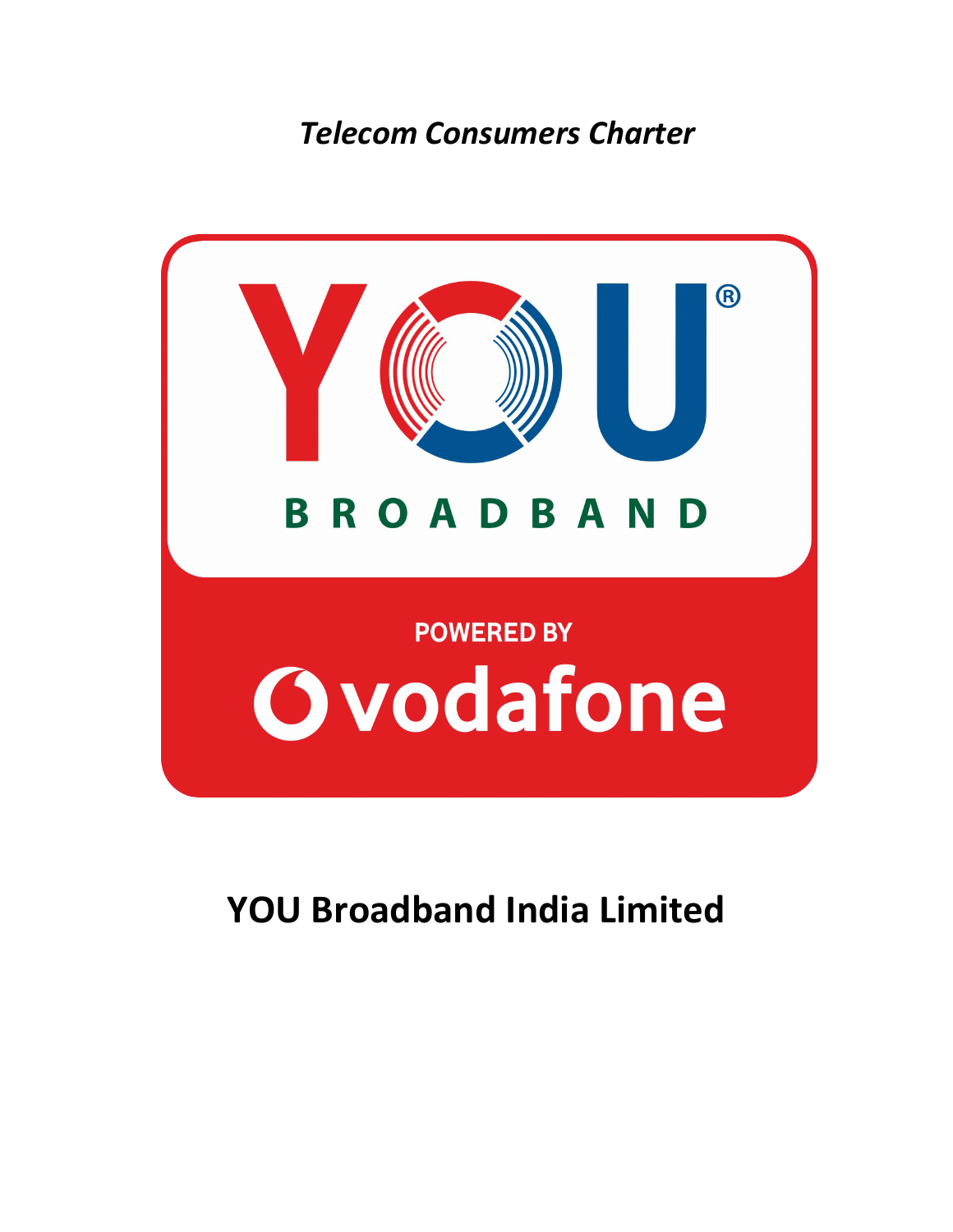### **ADRESSES FOR ALL CIRCLES**

[http://www.youbroadband.in/contactus/help\\_office.php](http://www.youbroadband.in/contactus/help_office.php)

**Product and Service Provided: -** 

#### **Broadbandplans**

[https://www.youbroadband.in/broadbandplans/](http://www.youbroadband.in/homeuser/plans.php)

**VOIP:[- http://voip.youbroadband.in](http://voip.youbroadband.in/)**

**Service Coverage: -** <https://www.youbroadband.in/forms/apply-for-new-connection.php>

**Contact Points for Broadband Customers:**  [http://www.youbroadband.in/contactus/help\\_office.php](http://www.youbroadband.in/contactus/help_office.php)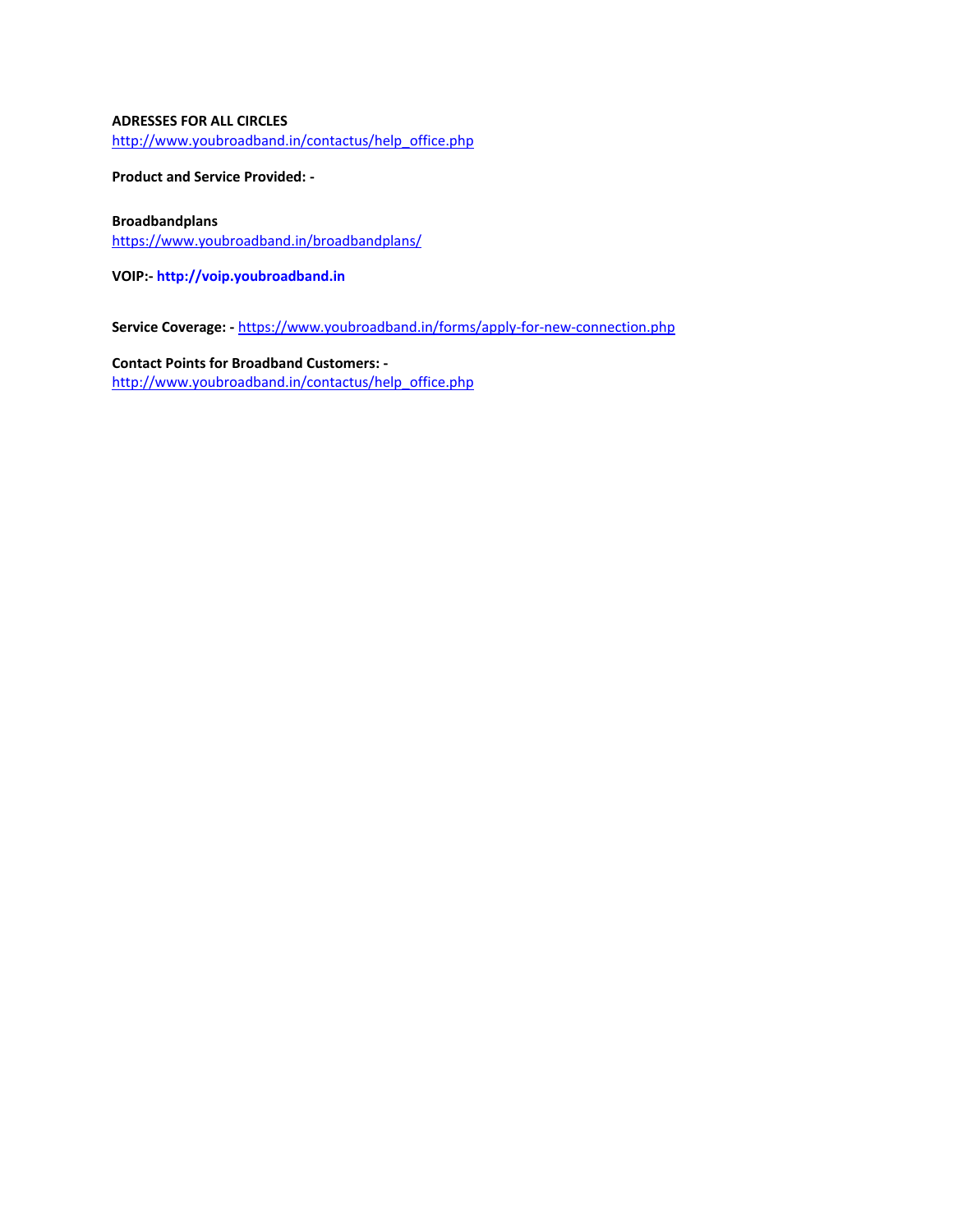### **Circle Email Call Centre Fax Nos No.**

| Ahmedabad<br>YOU Broadband India Limited.<br>A Block, Vodafone House, Corporate Road,<br>Prahladnagar, Off S.G. Highway,<br>Ahemedabad 380015<br>Help Line - 91212 91212<br>Email: customercare@youbroadband.co.in                                                                       | <b>Bangalore</b><br>YOU Broadband India Limited.<br>"WeWork Hebbal", 10th Floor, RMZ Latitude<br>Commercial, Bellary Road, Hebbal Bangalore -<br>560024<br>Help Line - 91212 91212<br>Email: customercare@youbroadband.co.in                                                                                   |
|------------------------------------------------------------------------------------------------------------------------------------------------------------------------------------------------------------------------------------------------------------------------------------------|----------------------------------------------------------------------------------------------------------------------------------------------------------------------------------------------------------------------------------------------------------------------------------------------------------------|
| Chennai<br>YOU Broadband India Limited.<br>No 51/117, Nelson Towers 4th Wing,<br>Ground Floor, Nelson Manickam Road,<br>Aminjikarai, Chennai-600094<br>Help Line - 91212 91212<br>Email: customercare@youbroadband.co.in                                                                 | Gurgaon<br>YOU Broadband India Limited.<br>FF001, MGF Mega city Mall, MG ROAD<br>Gurgaon - 122002, Help Line - 91212 91212<br>Email: customercare@youbroadband.co.in                                                                                                                                           |
| Hyderabad<br>YOU Broadband India Limited.<br>H. No. 15-29-1000/HIG/199/1, 1st Floor,<br>KPHB Colony, Phase-I-III, Road No 5,<br>Hyderabad - 500072, Telangana<br>Help Line - 91212 91212<br>Email: customercare@youbroadband.co.in                                                       | Jaipur<br>Help Line - 91212 91212<br>Email: customercare@youbroadband.co.in                                                                                                                                                                                                                                    |
| Kakinada<br>YOU Broadband India Limited.<br>D No. 12-2-28, Dantuvari Street,<br>Suryarao Peta, Kakinada - 533001<br>Help Line - 91212 91212<br>Email: sai.gattem@emp.youbroadband.co.in                                                                                                  | <b>Mumbai</b> (Registered Office)<br>YOU Broadband India Limited.<br>Plot No. 54, Marol Co-op Industrial Area, Makwana, Off Andheri<br>Kurla Road, In the lane of Shemaroo, Mumbai - 400059,<br>Maharashtra.<br>Board Line - 022-71134100<br>Help Line - 91212 91212<br>Email: customercare@youbroadband.co.in |
| <b>Nashik</b><br>YOU Broadband India Limited.<br>F.No. 1, First Floor, Satyam Leela Tower, Patil<br>Lane No.04, Behind Archie's Gallery, College<br>Road, Nashik - 422005, Maharashtra<br>Board Line - 022-71134100<br>Help Line - 91212 91212<br>Email: customercare@youbroadband.co.in | Navi Mumbai<br>YOU Broadband India Limited.<br>Bhanti Solitaire, Triggerxchange, 1st Floor. Plot<br>No.29, Sector-19D, Vashi, Navi Mumbai - 400705,<br>Maharashtra.<br>Help Line - 91212 91212<br>Email: customercare@youbroadband.co.in                                                                       |
| Navsari<br>YOU Broadband India Limited.<br>Shop 1, Chanakya Apt., Opp. Old Court, Junathana,<br>Navsari - 396445, Gujarat<br>Help Line - 91212 91212<br>Email: customercare@youbroadband.co.in                                                                                           | Pune<br>YOU Broadband India Limited.<br>55/2 Worklab 3rd Floor, C/O Pichhola Hotel, Ganesh<br>Khind Road near Bremen Chowk, Aundh, Pune,<br>Maharashtra-411007<br>Help Line - 91212 91212<br>Email: customercare@youbroadband.co.in                                                                            |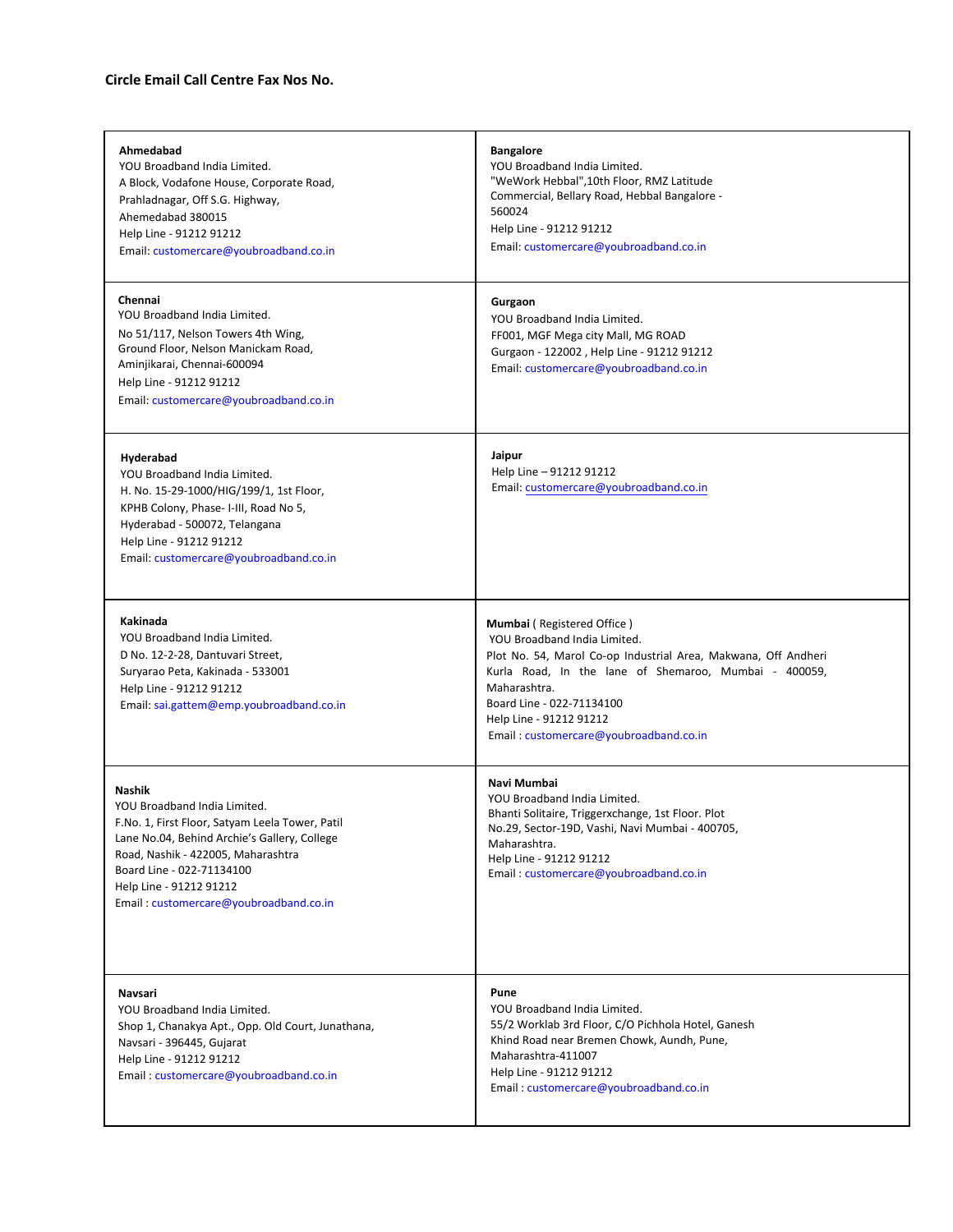| Rajkot<br>YOU Broadband India Limited.<br>3rd Floor Shivalik-5 (A), Makkam Chowk,<br>Gondal Road, Rajkot -360002, Gujarat<br>Help Line - 91212 91212<br>Email: customercare@youbroadband.co.in                       | Surat<br>YOU Broadband India Limited.<br>2nd & 3rd Floor,<br>Igara Centre, Adajan - Hazira Road, Surat -<br>395009. Gujarat,<br>Help Line - 91212 91212<br>Email: customercare@youbroadband.co.in                                                   |
|----------------------------------------------------------------------------------------------------------------------------------------------------------------------------------------------------------------------|-----------------------------------------------------------------------------------------------------------------------------------------------------------------------------------------------------------------------------------------------------|
| <b>Thane</b>                                                                                                                                                                                                         | Vadodara                                                                                                                                                                                                                                            |
| YOU Broadband India Limited.                                                                                                                                                                                         | YOU Broadband India Limited.                                                                                                                                                                                                                        |
| Mangolia CHS Ltd, 1st Floor Edenwoods, Pawar Nagar, Phase                                                                                                                                                            | 401 - Pancham high street, Opp. Surya Kiran building,                                                                                                                                                                                               |
| No. 2, SMT, Glady Alwaris Road, Off Pokhran Road - 2, Thane                                                                                                                                                          | Old padra road, Nr. manisha chowkdi, Vadodara -                                                                                                                                                                                                     |
| (West).                                                                                                                                                                                                              | 390015, Gujarat.                                                                                                                                                                                                                                    |
| Help Line - 91212 91212                                                                                                                                                                                              | Help Line - 91212 91212                                                                                                                                                                                                                             |
| Email: customercare@youbroadband.co.in                                                                                                                                                                               | Email: customercare@youbroadband.co.in                                                                                                                                                                                                              |
| Valsad                                                                                                                                                                                                               | Vapi                                                                                                                                                                                                                                                |
| YOU Broadband India Limited.                                                                                                                                                                                         | YOU Broadband India Limited.                                                                                                                                                                                                                        |
| 405-406, K. B. Shopping Mall, Halar Road, Opp. Shroff Building,                                                                                                                                                      | 3rd Floor, Hani's Landmark, Near HDFC Bank,                                                                                                                                                                                                         |
| Nr. Tower, Valsad - 396001.                                                                                                                                                                                          | Chala, Vapi - 396195                                                                                                                                                                                                                                |
| Help Line - 91212 91212                                                                                                                                                                                              | Help Line - 95120 12000                                                                                                                                                                                                                             |
| Email: customercare@youbroadband.co.in                                                                                                                                                                               | Email: customercare@youbroadband.co.in                                                                                                                                                                                                              |
| Vijayawada<br>YOU Broadband India Limited.<br>D no: 23-9-14, Library Street, Opp. A.K.T.P.H School,<br>Satyanarayana Puram, Vijayawada - 520011<br>Help Line - 91212 91212<br>Email: customercare@youbroadband.co.in | Vishakapatnam<br>YOU Broadband India Limited.<br>My First Office, Flat 3B, 2nd Floor, Above Heritage<br>Tycoon Restaurant, VIP Road, Visakhapatnam,<br>Andhra Pradesh - 530003<br>Help Line - 91212 91212<br>Email: customercare@youbroadband.co.in |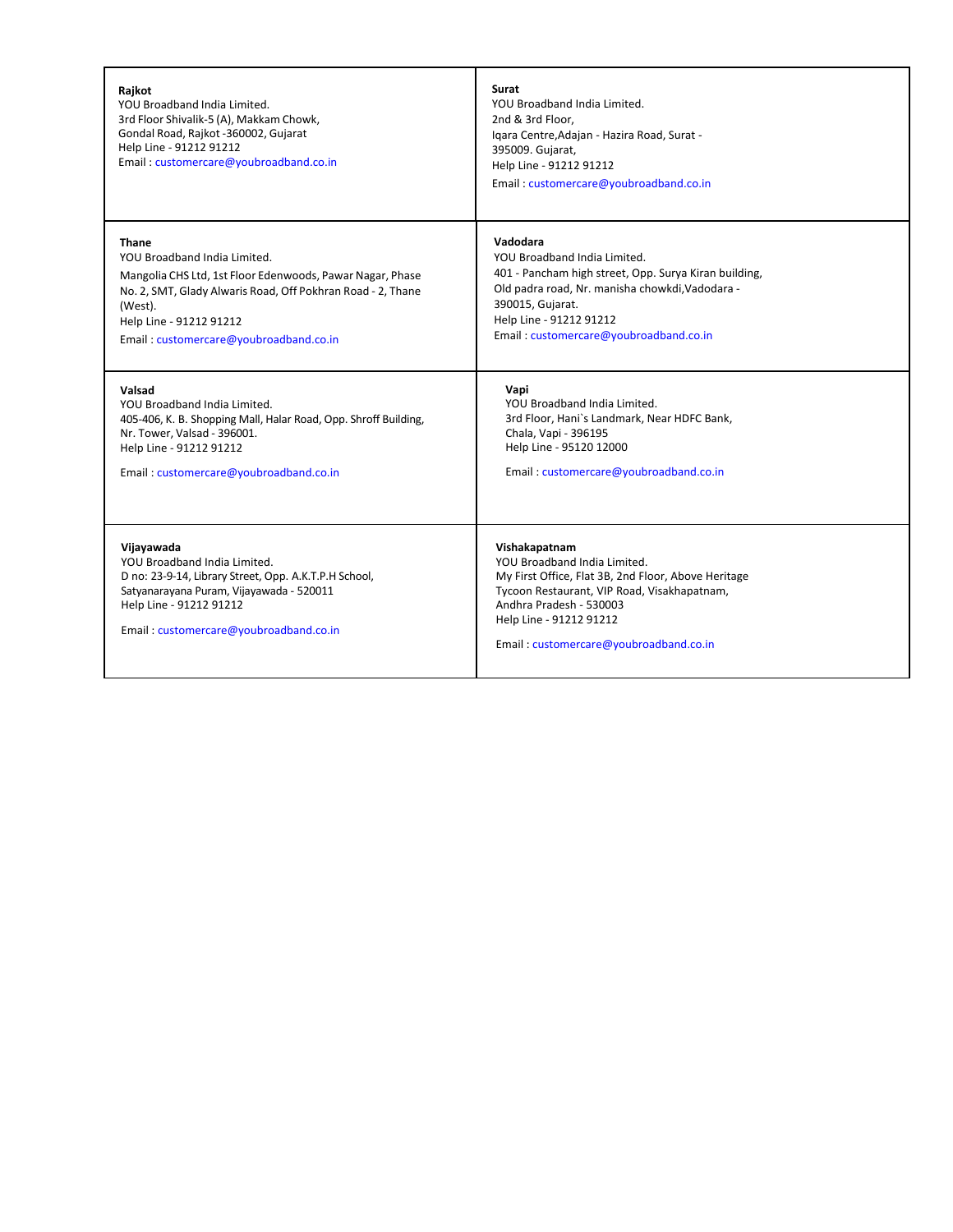#### **Terms and Conditions: -**

**1.**

### **Definitions**

(a)

"**Appellate Authority"** means one or more persons appointed as appellate authority under Telecom ConsumerProtection and Redressal of Grievances Regulations, 2007(3 of 2007).

(b)

**"Charges" or "Tariff "** shall include all fees, charges/tariffs, deposits, rentals and interconnection costs andincludes any other incidental charges relating thereto chargeable by YOU Broadband from time to time forproviding the customer with the Service/s and shall include all Government levies (present and future).

## (c)

**"Customer"** shall mean the individual or entity or person who or which has applied for provision of the Service/svide the accompanying CAF.

## (d)

**"Designated Service Provider"** shall mean any individual or legal entity designated by YOU Broadband toprovide the Service/s (or any of them) or to discharge obligations hereunder or to exercise YOU Broadband's rightshereunder and shall include the successor/s and permitted assign/s of such individual or legal entity to the extent permittedunder License.

(e)

**"DoT"** means Department of Telecommunications, Ministry of Communications, and Government of India andincludesitssuccessors-in-interest.

# (f)

**"Equipment"** shall include any instrument, subscriber terminal, network interface unit (NIU) and anyattachments/accessories thereto (or any of them), necessary for connecting to the Network in order to avail of theService/s.

(g)

**"Government"** shall mean Government of India and/or a State Government, any Local Authority, CantonmentBoard, Telecom Regulatory Authority of India, Courts of law or other judicial/quasi-judicial forums, as the case maybe, and shall include their successors-in- interest.

## (h)

**"License"** shall mean the license granted by DoT to install and operate the Service/s (or any ofthem).

(i)

**"Network"** shall mean the broadband network and other equipment/software used by YOU Broadband to providethe Service/s and shall include telephone exchanges, base stations, microwave andland-linelinks.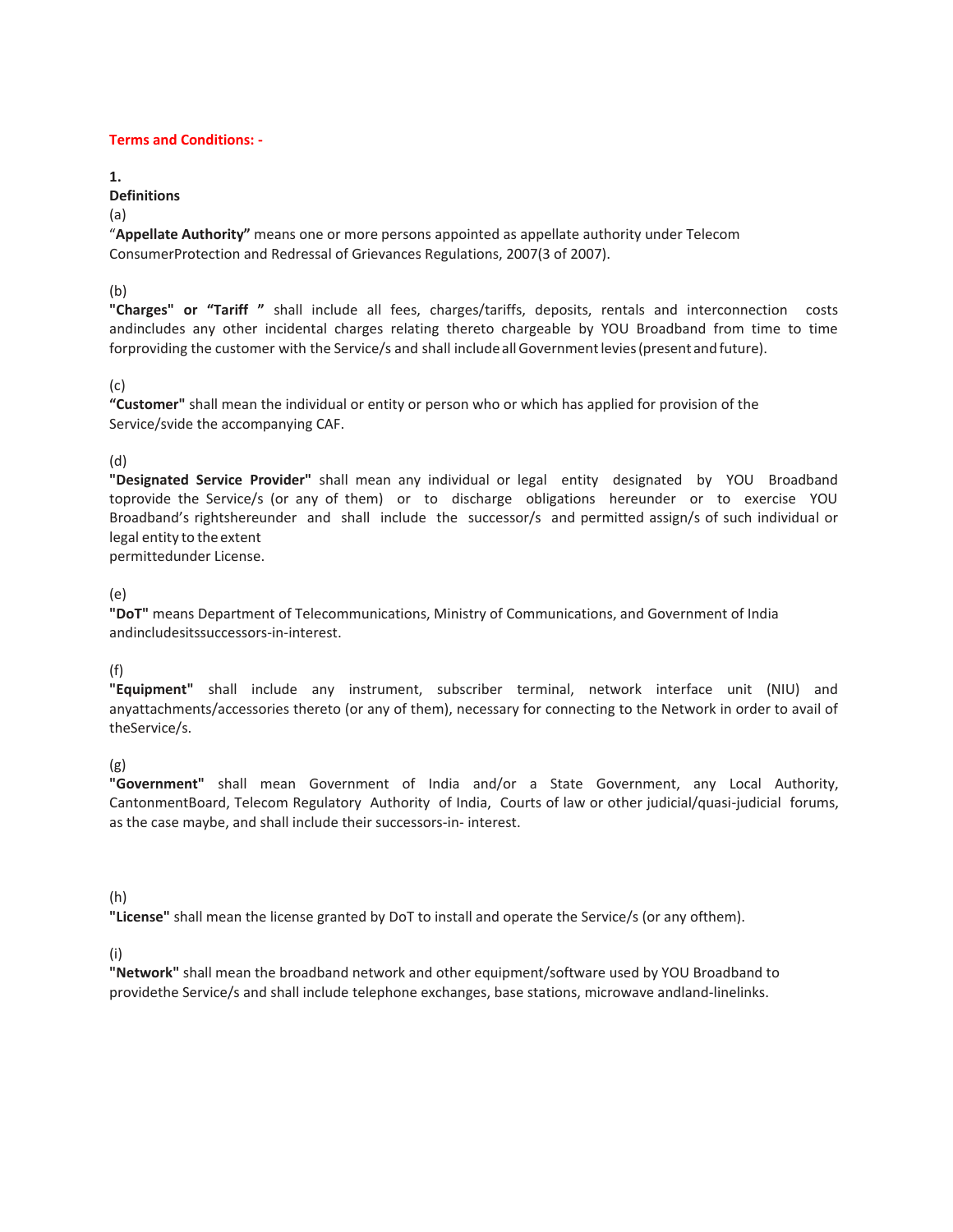### (j)

**"Other Service/s"** means any service/s that is additional to the Service/s including but not limited to contentand data service/s, billing and collection.

### (k)

**"Service/s"** shall mean all the broadband service/s and other value added service/s made available by YOUBroadband through its Network, including voice communication service/s, and any Other Service/s.

### (l)

**"Service Area"** shall mean the geographical area within which YOU Broadband is licensed to offer the Service/sunder License.

## (m)

**TRAI** means "Telecom Regulatory Authority of India established under the Telecom Regulatory Authority of IndiaAct, 1997.

## (n)

**"TTO"** means Telecommunication Tariff Order, 1999 as amended from time to time notified & published in OfficialGazette of India by TRAI.

## (o)

**"Working Hours"** are defined as 9:30 – 6:30 excluding Saturday, Sunday and Public holidays.

## (p)

"**YOU Broadband"** shall mean YOU Broadband India Limited and Designated Service Providers jointlyand severally (depending upon the context in which it is used) and shall be deemed to include successors-in interestand assigns of YOU Broadband and/or Designated Service Providers.

## **2.**

## **Provision of Service/s**

YOU Broadband will make best efforts to provide to the Customer the Service/s within the Service Area subject to:

• These Terms and Conditions,

• Provisions of the License,

• Any directions or orders or regulations issued by DoT, TRAI, Government, courts, judicial forumsand other statutory authorities from time to time, and

• Any policies and/or rules/regulations adopted by YOU Broadband from time to time with regard tooperation and maintenance of the Network and provision of the Service/s. You reserves the rightto accept or reject, at its discretion, the Customer's application for provision of Service/s madevide the accompanying CAF. YOU Broadband shall orally communicate to thecustomer,acceptance of the said application.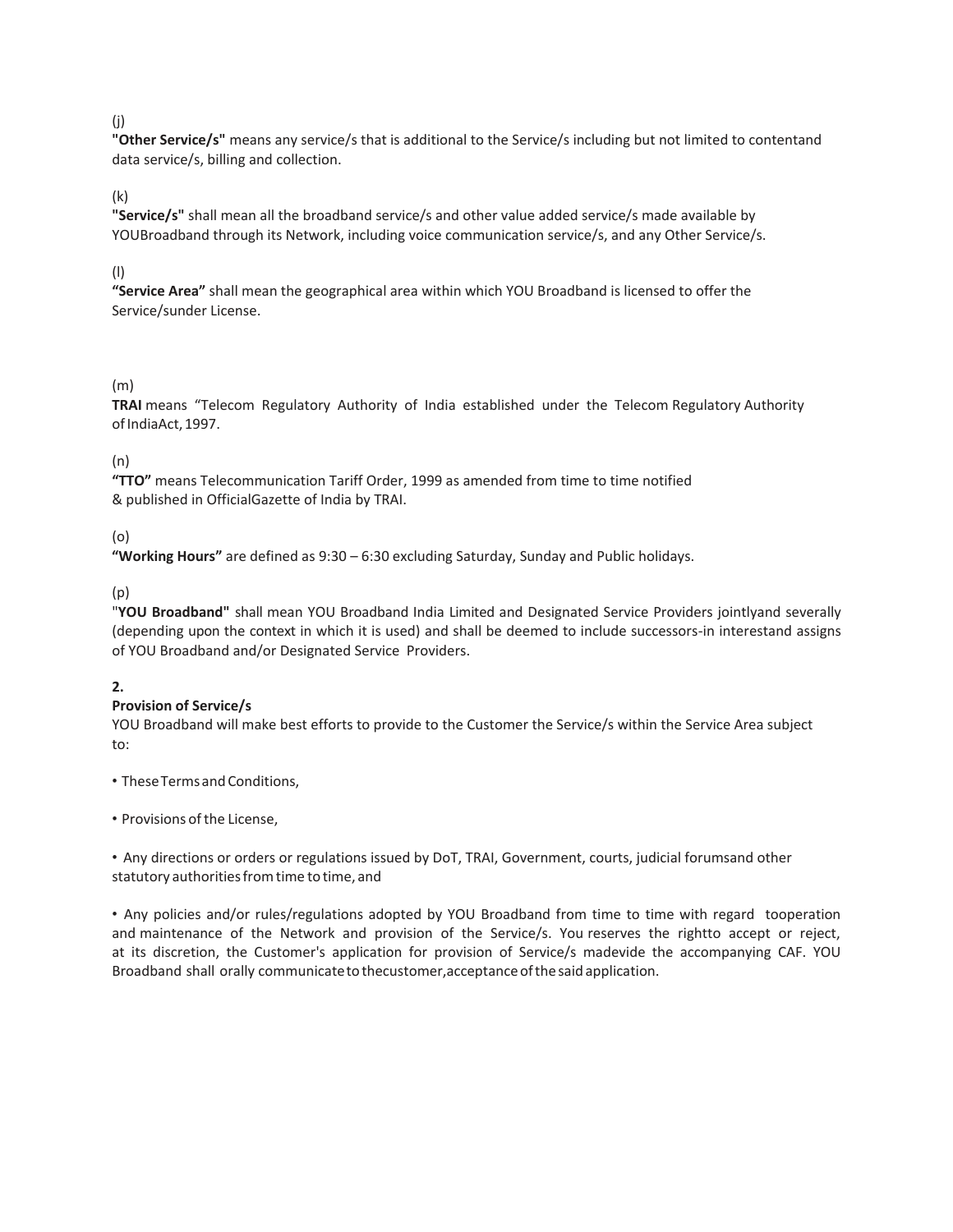#### **3. ServiceConditions**

a) The availability, accuracy and quality of the Service/s may be affected by factors outside YOU Broadband controlincluding but not limited to physical obstructions, availability or performance of network, geographicconditions, topographic layout, weather conditions and other causes of radio interference, nonavailability ofpower or faults or modifications in other broadband networks to which the network is connected, non-receiptor delay in receipt of suitable right of way and damage or modifications to equipment.

b) The Service/s may be suspended in whole or in part at any time, without notice, if the Network fails or requiresmodification or maintenance. YOU Broadband will make all reasonable efforts to minimize the frequency andduration of such events.

c) The allotment of the Customer ID will be made, and can be changed from time to time, by YOU Broadband at itssole discretion. Customer shall have no proprietary right or other interest in the ID allotted to the Customer.

d) YOU Broadband will not be liable to provide the same ID in case of loss of the Equipment/hardware.

e) YOU Broadband has the sole right and discretion to revise the Charges at any time on reasonable notice to the Customer/delivered in such manner as YOU Broadband deems fit.

f) YOU Broadband reserves the right to apply a credit limit and specify other conditions for Charges incurred by theCustomer and to demand interim or advance payment or deposits/additional deposits, and to suspend ordisconnect access to the Service/s if such limits are exceeded or such conditions are violated.

g) YOU Broadband reserves the right to vary the bill cycle for the Charges from time to time.

h) YOU Broadband has the right to check the credentials of the Customer including the Customer's financialstanding and to avail the services of any person or agency for such purposes. Obligation of YOU Broadband toprovide the Service/s (or any of them) shall always be subject to verification of the Customer's credentials anddocuments and if at any time, any information and/or documents furnished by the Customer is/are found

incorrect or incomplete or suspicious, YOU Broadband shall be entitled to suspend/terminate the Service/sforthwithwithoutanynotice.

i) YOU Broadband reserves the right to initiate appropriate legal proceedings in case of breach of any of theseTerms and Conditions by the Customer (including non-payment of Charges and dishonor of paymentinstruments furnished by the Customer against his dues).

j) Any waiver, concession or extra time period allowed or granted by YOU Broadband to the customer is limited tothe specific circumstance in which it was given and the same shall not affect YOU Broadband's under theseTerms and Conditions.

k) YOU Broadband may, without any notice, refuse, curtail, modify, suspend, disconnect or terminate the Service/sin whole or in part at any time if so directed by any statutory authority or judicial forum or without assigningany reason whatsoever.

l) To the extent permitted under License, YOU Broadband shall be entitled to designate a third party for discharging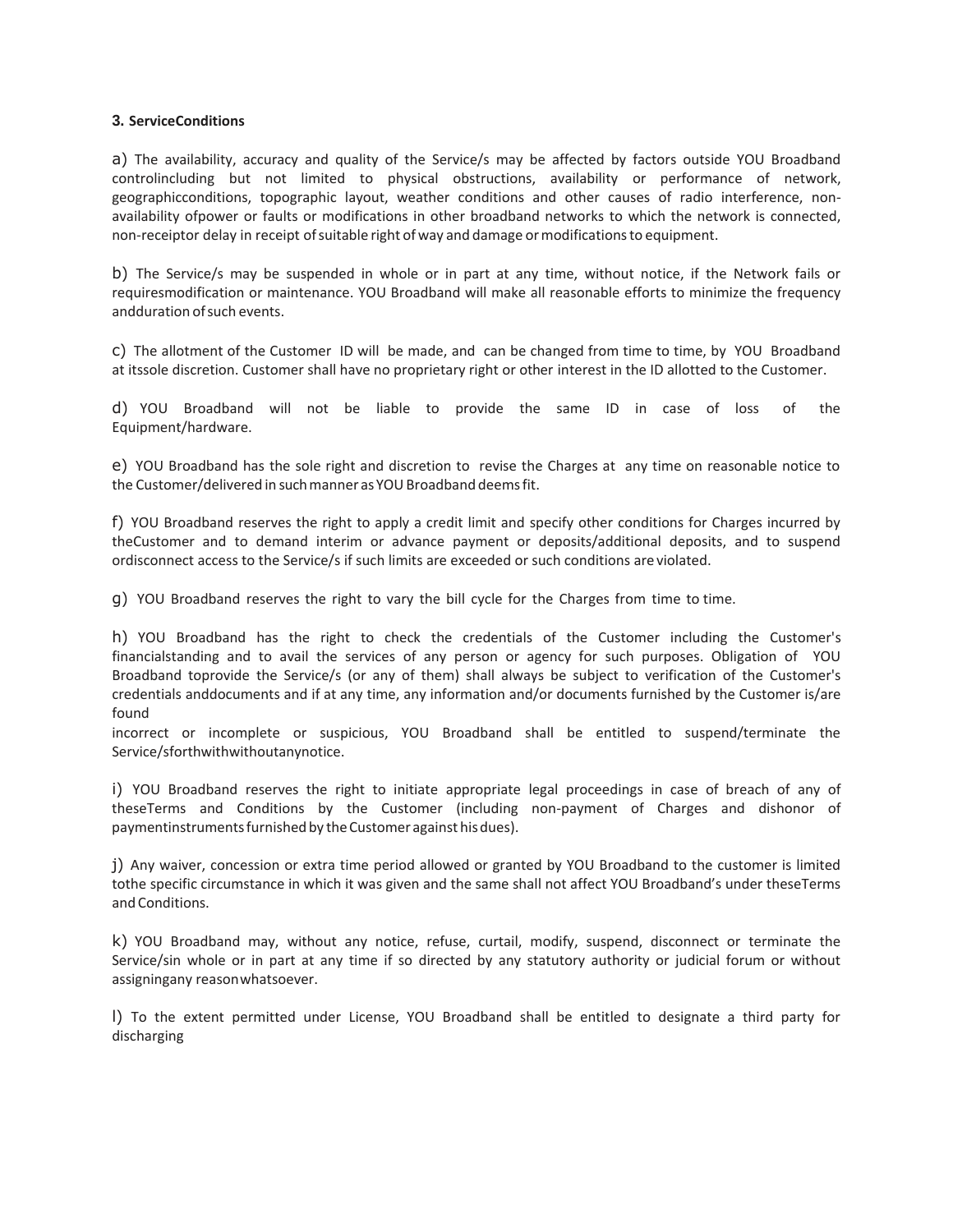YOU Broadband's obligations (or any of them) and/or for exercising YOU Broadband's rights (or any of them)arising pursuant to these Terms and Conditions. YOU Broadband shall also be entitled to assign its rightsand/or obligations hereunder (or any of them) to a third party at any time without being liable to obtain anyconsent from or to give any notice to the Customer.

m) YOU Broadband reserves the right to amend these Terms and Conditions (or any of them) and/or to separatelyspecify additional conditions from time to time at its sole discretion without providing any notice to theCustomer.

n) Any and all information (including that pertaining to the Customer or his business) provided by the Customer to YOU Broadband or gathered by YOU Broadband India Limited. independently of the Customer may bedisclosed by YOU Broadband India Limited. to any statutory authority or any other entity/individualwhether or not YOU Broadband India Limited. provides the Service/s to the Customer.

o) YOU Broadband India Limited. shall be entitled to adjust/set-off deposits/payments made by theCustomer against any Charges outstanding towards YOU Broadband India Limited. Similarly, YOU Broadband India Limited. shall be entitled to adjust/set-off any amounts payable/ refundable by YOU Broadband India Limited to the Customer against any amounts which, in the opinion of YOU Broadband India Limited , are payable by the Customer to YOU Broadband India Limited. Services or on any other account whatsoever. Such adjustments/set-offs may be made by way of deductionsand/or forfeiture of any deposits/additional deposits/advances and/or any other manner as YOU Broadband India Limited may, at its sole and absolute discretion, deem fit.

#### p) YOU Broadband India Limited has signed/is required to sign reciprocal

agreements with other telecomservice providers according to which YOU Broadband India Limited. would not provide new connectionto any person who is in arrears with any other service provider and whose line has been suspended by suchother service provider. If such person is already a Customer of YOU Broadband India Limited, YOU Broadband India Limited upon request by such other service provider, would be required to terminateprovision of Service/s to such Customer even though such Customer has been paying YOU Broadband India Limited's Charges regularly and has been otherwise in compliance with the provisions of these Terms andConditions. YOU Broadband India Limited however, will not be liable for any costs, damages or lossesin case of termination/deactivation of Service/s as aforesaid.

q) The Customer is granted a personal non-transferable license to use the software loaded on the Equipmentused/to be used for availing the Service/s. The license shall be royalty free unless otherwise specified by YOU Broadband India Limited and shall be revocable at YOU Broadband India Limited's solediscretion in case, in the judgment or opinion of YOU Broadband India Limited, the Customer attempts to or actually does modify, recompile, disassemble, reverse engineer, erase, decode, temper or otherwise alterthe software or in case the Customer commits a breach of any of these Terms and Conditions.

r) The Customer shall be entitled to use the software loaded on the Equipment only for the purpose of accessingbroadband services provided by YOU Broadband India Limited and shall not be entitled to use it forany other purpose (including accessing telecommunication services provided by third parties except aspermitted by YOU Broadband India Limited ).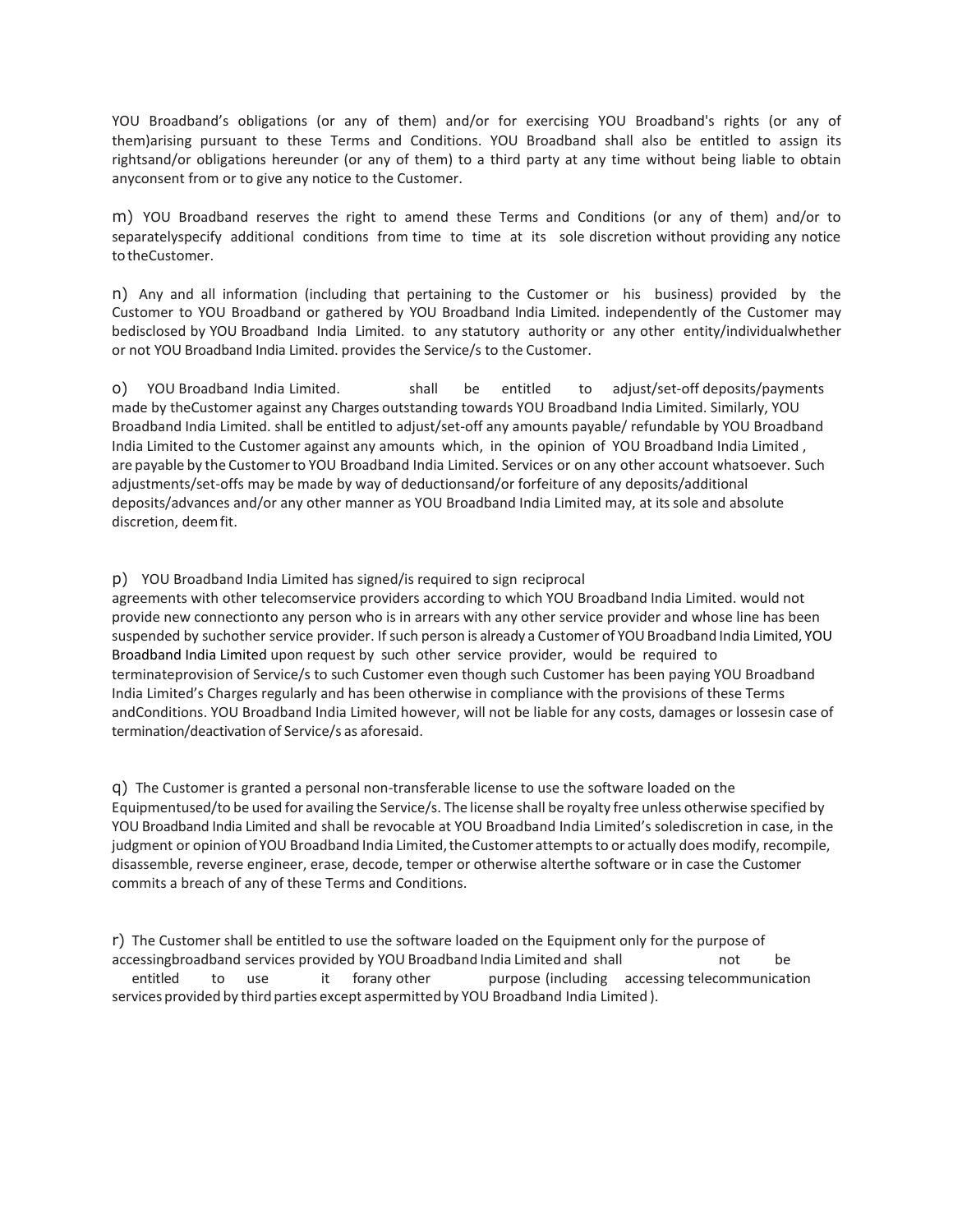s) YOU Broadband India Limited reserves the right to replacement based on internal customersegmentation norms, which would be defined and described to the customer on a case-to-casebasis.

t)

| <b>Srl</b>     | <b>Services</b>               | <b>BW Plans</b>          | <b>Max contention</b><br>ratio for home<br>user | <b>TRAI</b><br><b>Bench</b><br><b>Mark for</b><br>home user | <b>Max contention</b><br>ratio for<br>business user | <b>TRAI Bench</b><br><b>Mark for</b><br>business user |  |
|----------------|-------------------------------|--------------------------|-------------------------------------------------|-------------------------------------------------------------|-----------------------------------------------------|-------------------------------------------------------|--|
| 1              | Dial up                       | Not offered              |                                                 |                                                             |                                                     |                                                       |  |
| $\overline{2}$ | <b>Broadband</b>              | Usage<br><b>Based</b>    | 1:40                                            | 1:50                                                        | 1:25                                                | 1:30                                                  |  |
|                |                               | Unlimited                | 1:30                                            | 1:50                                                        | 1:20                                                | 1:30                                                  |  |
| 3              | <b>BW</b><br>High<br>services | As per the order and SLA |                                                 |                                                             |                                                     |                                                       |  |
| $\overline{4}$ | Leased<br>Lines               |                          |                                                 |                                                             |                                                     |                                                       |  |

#### **Contention ratio being maintained for the Current Quarter (Ocr 17 - Dec 17)**

### **4.Obligations of the Customer**

a) The Customer shall be liable to make payments for the Service/s on the following basis:

i. That payment will be liable to be made on or before the due date mentioned in the bill failing which interest up to18% per annum and/or late fees shall become chargeable on all outstanding charges for the period from thedue date till the date of payment. Further the Service/s (or any of them) shall be liable to besuspended/discontinued/terminated at YOU Broadband India Private Limited sole discretion in such an event;

ii. Payments of charges may be made by cash, credit card, crossed cheque, crossed demand draft, or any othermode specified by YOU Broadband India Private Limited from time to time. Payments made by cheque arevalid subject to realization. YOU Broadband India Private Limited shall not be liable for loss of cash orpayment instrument unless YOU Broadband India Private Limited has issued a receipt for the same to the Customer;

#### iii. The Customer shall be liable to pay penal charges/fees as may be specified by YOU Broadband India Limited

Limited in case of dishonor of any payment instrument furnished by the Customer besides legalaction;

iv. The Customer shall be liable to pay all charges for the Service/s provided to the Customer, the charges as billedor specified by YOU Broadband India Limited whether the Service/s have been used by the Customeror by anyone else from the Customer's instrument, with or without the knowledge of the Customer, he is liable

to pay all charges;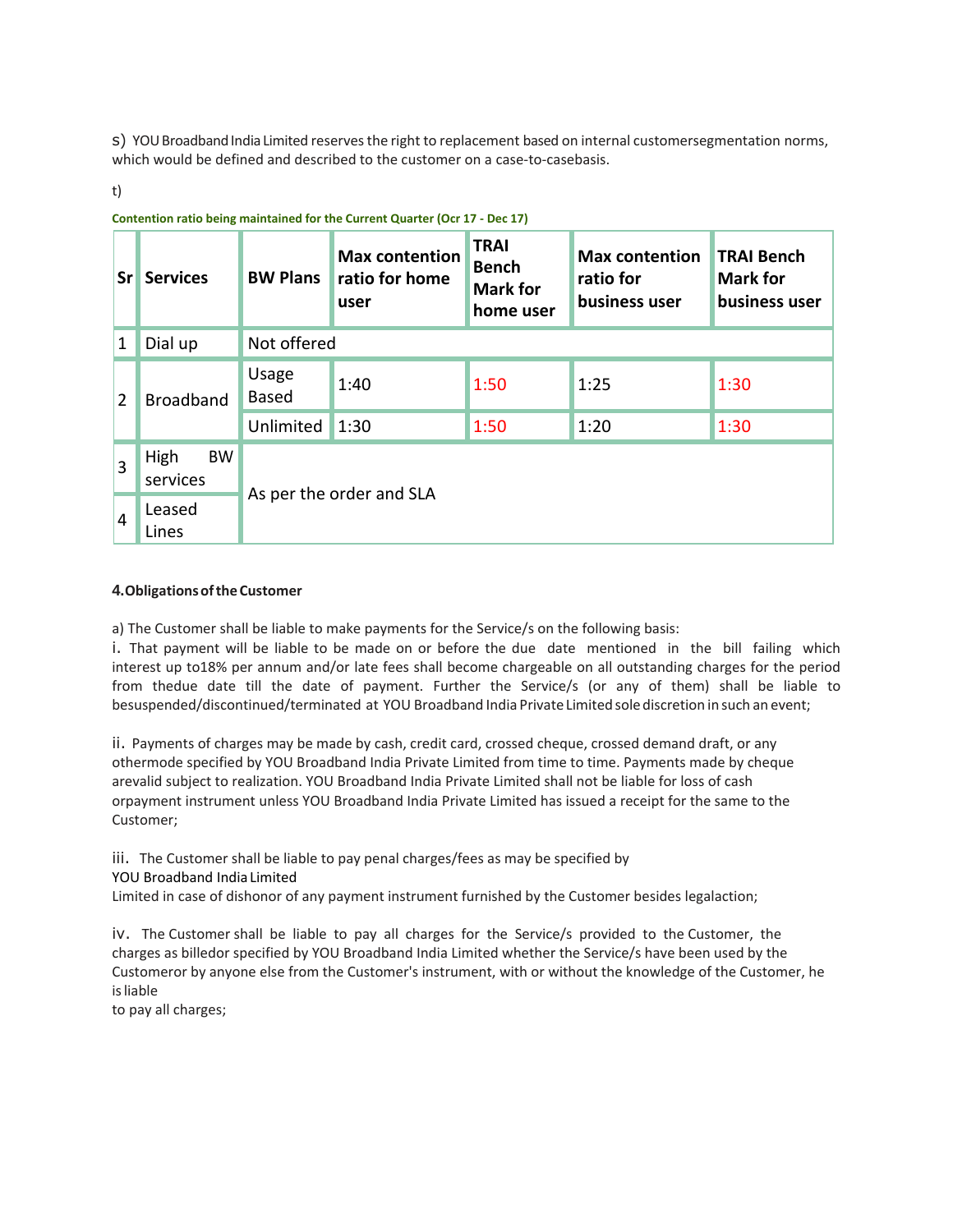v. In the event of any dispute regarding the charges, the Customer shall be liable to pay charges as billed by YOU Broadband India Limited pending resolution of such dispute;

vi. The Customer shall be liable to pay for the Service/s provided even if the Customer does not receive the bill/s. YOU Broadband India Limited shall send the bill/s to the billing address as per YOU Broadband India Limited's records. It will be the Post-paid Customer's responsibility to make enquiries before the due datefor payments in case of non-receipt of bill/s;

vii. The Customer shall be liable to pay and/or bear all the costs for collection of dues, legal expenses, etc. withinterest, in case of non-payment of dues or other violation/s of these Terms and Conditions by theCustomer, should it be necessary to refer the matter to a collection agency/legal advisor/representative of YOU Broadband India Limited.

viii. The Customer shall be liable to bear all taxes, duties or levies payable in addition to the charges,

includingthose levied/leviableon this CAF/Terms and Conditions.

ix. The Customer shall not use or cause or allow others to use the service/s for any improper, immoral or unlawfulpurpose including in any manner, which may jeopardize, affect or impair the operation of the Networkand/or provision of the Service/s to the Customer of other Customers of YOU Broadband India Limited or cause public or private nuisance.

x. The Customer shall use only the Equipment approved for use with the Network by DoT, Government and/or YOU Broadband India Limited. The Customer shall not without the prior written consent of YOU Broadband India Limited , install or attach any attachments to the Equipment used/to be used for availing theservice/s. The Customer shall not use the Equipment belonging to YOU Broadband India Limited except for the purposes of availing the Service/s.

xi. The Customer shall comply with all applicable laws, rules and regulations, any instructions issued by theGovernment, DoT or YOU Broadband India Limited concerning the Customer's use of the Service/s andprocurement of the Equipment including but not limited to relevant tax laws and import control regulations.

xii. The Customer shall not open; repair, replace parts of or otherwise tamper with the Equipment except as maybe specifically permitted in writing by YOU Broadband India Limited. The safety of the Equipmentshall be the responsibility of the Customer. The Customer shall inform YOU Broadband India Limited immediately and confirm the same in writing if the Equipment is lost, stolen or damaged.Notwithstanding the preceding

Clauses, the Customer shall remain liable for all charges incurred until the Service/s provided via the Equipment are de-activated. In such an event, the Customer shall also be liable

to make good theloss suffered by YOU Broadband India Limited as a result of loss, theft or damage to the Equipment.

### **5. Validity:**

These Terms and Conditions shall be subject to the provisions of Indian Telegraph Act of 1885,Telecom RegulatoryAuthority of India Act 1997, the rules and regulations framed hereunder and other statutes, regulations and rulesas prevailing and applicable from time to time besides any other directions/orders from any courts, tribunals,statutory authorities.

### **6. Limitation of liability:**

a) YOU Broadband India Limited does not guarantee uninterrupted or fault-free working of the Network orthe Service/s or Equipment or Software and shall not be liable to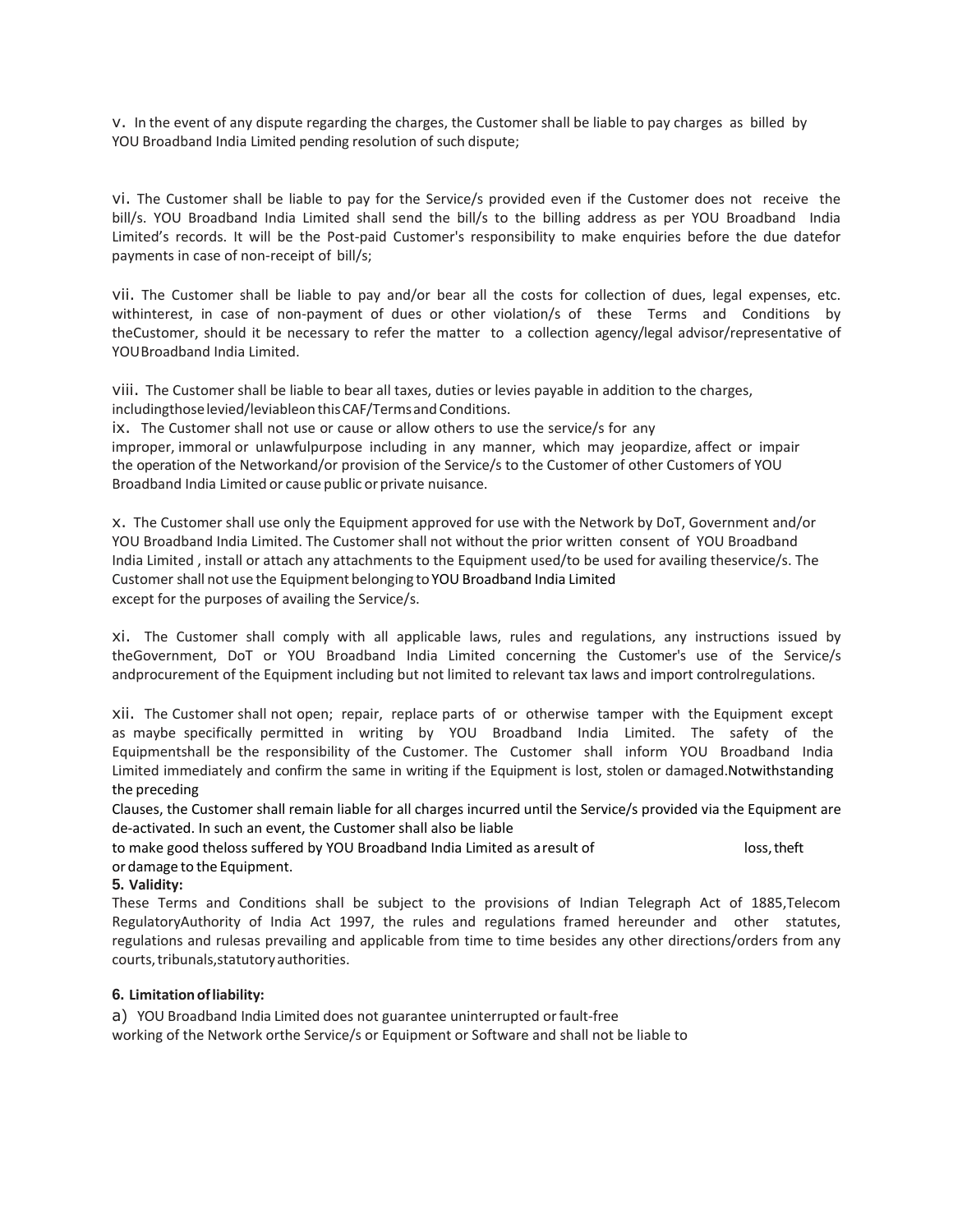the Customer or to any user or other person forinjuries or damages or death resulting from operation of the network/Service/s/Equipment/Software arising due toany events (including but not limited to fire, explosion, war, riots, strikes, lockouts, picketing, boycotts, acts of government authorities, Act of God and causes originating in the facilities or operations of othertelecom oralliedservice providers).

b) YOU Broadband India Limited specifically set forth in these Terms and

Conditions. YOU Broadband India Limited expressly disclaims all warranties, express or implied, including but not limited to any impliedwarranty as to merchantability or fitness for a particular purpose.

c) YOU Broadband India Limited shall not be liable to the Customer for any loss,

costs or damagewhatsoever or howsoever caused, arising directly or indirectly in connection with the Equipment or Service/s.

d) Notwithstanding the generality of (b) above, YOU Broadband India Limited

expressly excludes liabilityfor itself and for its Directors and its employees for direct or indirect consequential loss, damage, economic orotherwise, including loss of profits and loss of reputation even if advised of the possibility thereof. YOU Broadband India Limited expressly excludes liability for libel and/or slander arising out of a message or

content received or sent by the Customer via the Network.

e) YOU Broadband India Limited may at its discretion, send to the Customer through the customer'sequipment various information for the Customer using electronic mediaor otherwise.

f) In the event that any exclusion contained in these Terms and Conditions shall be held to be invalid for anyreason, and YOU Broadband India Limited becomes liable for loss or damage that it may otherwise not have been liable for, such liability shall be limited to refund of any deposits furnished by the Customer afteradjustingthe Charges dueby the Customer.

### **7. Limitations and Liabilities of customers**

a. The Customer shall furnish correct and complete information and documents as required by YOU Broadband India Limited from time to time.

b. The Customer shall remain liable for the Charges pertaining to the period of provision and suspensionof Service/s and thereafter until payment in full is made.

c. The Customer shall inform YOU Broadband India Limited , in writing, of any

changes in the billingaddress. Any written communication, bill, billing statement or notice issued by or behalf of YOU Broadband India Limited to the Customer will be deemed as served within 48 hours of posting by ordinary mail.

d. The Customer shall not assign any right or interest in the Service/s provided under these Terms and Conditionswithout YOU Broadband India Limited's prior written consent.

e. The Customer shall not transfer or dispose off or create any lien or encumbrance in respect of Equipmentbelonging to YOU Broadband India Limited.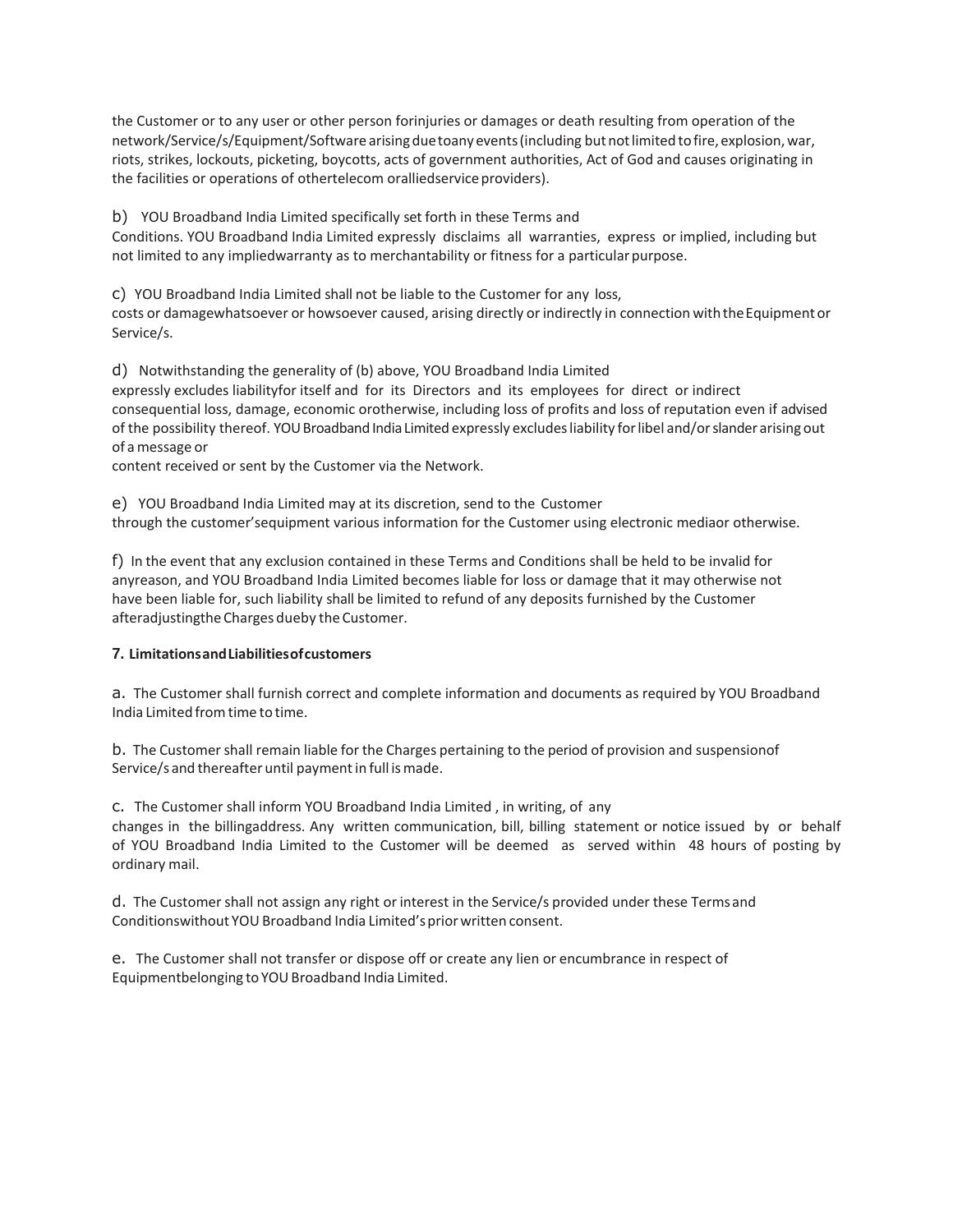f. The Customer shall follow the processes specified by YOU Broadband India Limited from time to timewith regard to the Service/s.

g. The Customer shall inform YOU Broadband India Limited in writing about any deficiency in Service/swithin 7 days of occurrence of such deficiency. YOU Broadband India Limited shall, upon receipt ofcomplete information about such deficiency, endeavor to get the deficiency rectified.

h. The Customer shall permit YOU Broadband India Limited and/or its authorized representatives to enterinto and remain upon Customer's premises to install, activate, repair, de-install and recover the Equipment used/tobe used or availing the Service/s and the Customer shall at no cost to YOU Broadband India Limited,appropriate approvals and consents from third parties wherever necessary for the foregoing purposes.

i. The Customer shall hand over to YOU Broadband India Limited, possession of Equipment belonging to YOU Broadband India Limited, which is/was delivered to the Customer or at the Customer's premises atany point of time, consequent to termination/ disconnection of Service/s.

j. The Customer shall ensure that the Equipment used for availing the Service/s is not moved or shifted from thepremises of installation except with the prior written consent of and after complying with the conditions specifiedby YOU Broadband India Limited.

k. The Customer should, if necessary, provide power supply for the functioning of the Equipment. The safekeepingand protection of Equipment shall be the Customer's responsibility.

**8. Shifting of premises:** Where customer wants to shift in the same premise.

Charges Payable and documents required to be submitted by such customers are hereunder:-

In respect to the same, Subscribers can call the Customer Care Call Center and register theirrequest for relocation

of connection. Our Field Staff shall get in touch with the Subscriber to collect the written request, relocationcharges of Rs 500 and valid address proof for the new location.

The relocation will be done subjected to feasibility and the changed address shall reflect from the next bill.

### **9. Suspension/Disconnection/Termination:**

a) Notwithstanding anything contained herein, YOU Broadband India Limited shall be entitled tosuspend/disconnect/terminate the Service/s (whether fully or partially and whether temporarily

orpermanently) if: i. The Government or the Authority either suspends, terminates or takes over the License or theService/stemporarily orotherwise;

ii. At any time the Customer fails to satisfy the requisite credit checks or provides incorrect ormisleading information (whether or not with a fraudulent intent);

iii. The Customer fails to pay Charges due;

iv. The Customer isin breach of any other provision of these Terms and Conditions.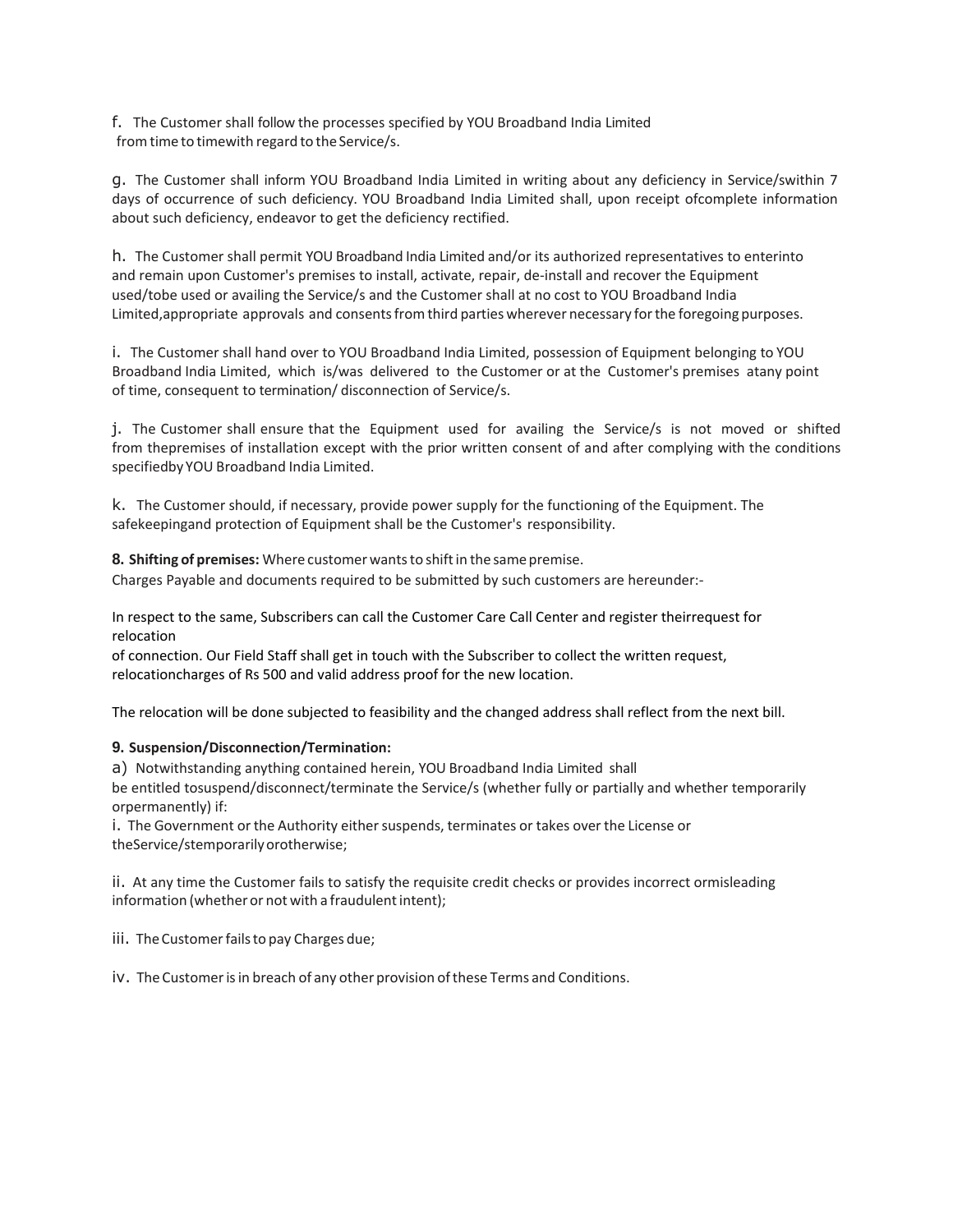v. The provision of Service/s (or any of them) to the customer adversely affects the Network or Equipment of YouTelecom or the provision of Service/s to other customers or if any approvals/consents/permits which arenecessary for facilitating provision of the Service/s to the Customer are revoked, discontinued or suspended;

vi. If the Customer is declared insolvent, bankrupt or is liquidated or dissolved;

vii. If a Trustee or receiver is appointed to take over the assets of the Customer;

viii. If the Government or Authority requires any of these Terms and Conditions to be revised in such a way as tocause significant adverse consequences to YOU Broadband India Limited.

b) Termination/Disconnection/Suspension of the Service/s pursuant to any provisions set forth herein shall bewithout prejudice to, and in addition to any right or remedy available to YOU Broadband India Limited dunder any applicable law or statute.

c) In the event of the termination/disconnection/suspension of the Service/s for any reason whatsoever, YOU Broadband India Limited shall be entitled to recover all outstandingCharges.

d) Any reconnection of Service/s shall be done at the sole discretion of

YOU Broadband India Limited andupon payment of charges and fulfillment of other conditions as specified by YOU Broadband India Limited.

e) Customer shall remain liable for the Charges during the period of suspension of Services.

**10**.**"Severability & Jurisdiction"** in the event of any provision/s of these terms and conditions being held to beinvalid, illegal or unenforceable by any court or other forum / statutory authority, such provision shall standsevered from the other provisions of these Terms and Conditions and shall be deemed to be expunged. Theinvalidity, illegality or enforceability of such provision shall not in any manner affect or impair any other provisions

of these Terms and Conditions and these Terms and conditions shall be thenceforth construed as if such invalid,illegal or unenforceable provisions were never contained herein.Any disputes, differences and legal proceedingsarising or initiated in connection with these Terms and Conditions or with the provision of Service/s shall be subject

to the exclusive jurisdiction of the court/s situated in the city/town in which the main Circle Office of YOU Broadband India Limited administering the Customer's connection/s provided pursuant totheaccompanying CAF, is situated.

#### **11.Modes through which a customer can communicate his/her complaints**

˜ **Call centre**– A number where a customer can call any time of the day. The customer will register thecomplaint and Customer Care will provide Customer with a unique complaint identification number called docketnumber, date and time of registration of complaint and also feedback, on the time within which complaint would beresolved, will be provided to the customer. Where the complaint relates to the disruption of services and/ordisconnection of services, it shall be redressed within 3(three) days from the date of registration of complaint.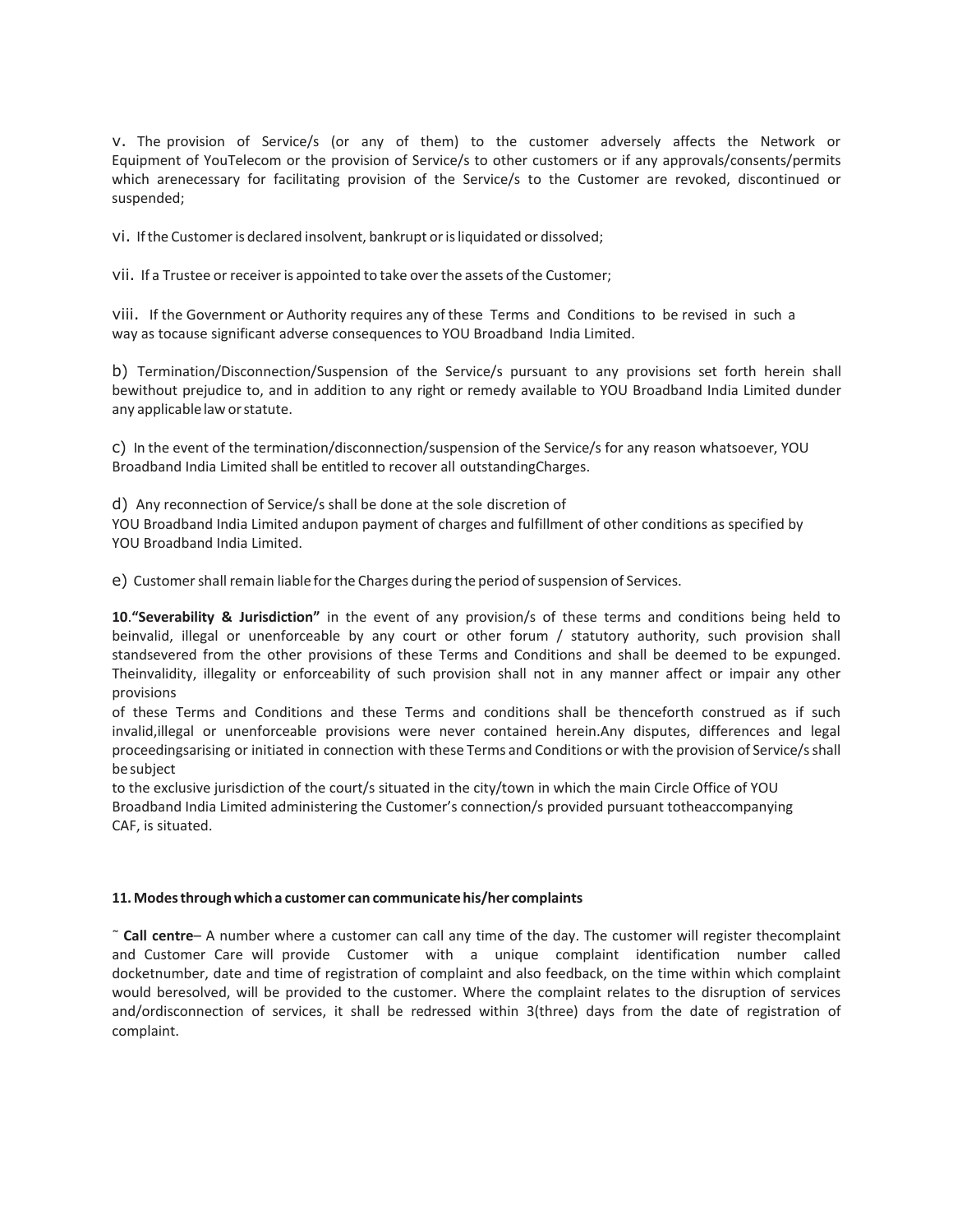Where the complaints relates to any other grievance other than the type of complaint mentioned herein above, allsuch complaint shall be redressed within 7(Seven) days from thedate ofregistration of complaint.

˜ **Emails** – Customers can also e-mail their complaint. On the receipt of such complaint through email,complainant will be intimated its unique complaint number (docket number), which will be communicated within4(Four) hours of receiving the complaint and, will also feedback, on the time within which complaint would be

resolved be provided to the customer.

˜ **Faxes**: - Customers can also fax their complaint. On the receipt of such complaint through Fax, complainant willbe intimated its unique complaint number (docket number), which will be communicated within 4 hours ofreceiving the complaint and, will also feedback, on the time within which complaint would be resolved be providedto the customer.

˜ **Walk-in outlets**: -All complaints will be resolved within 3(Three) days of receipt. Billing complaints may takemaximum take up to 4 weeks to be resolved.

In case the problem is not resolved within the stipulated time or the customer is not satisfied with the resolutionprovided he/she may escalate the complaint to the **Nodal officer**

via. Email, Facsimile, phone call or web based online filing of complaint or through short message service or through other electronic means. Customer will get arevert regarding the complaint number within 3 days and the resolution within 10 (ten) days from the date thecomplaint was registered with the Nodal officer. However in case of complaints related to fault or disruption ofservice or disconnection of service shall be redressed within 3 (three days) from the date of registration of complaint.

The Nodal officer shall after taking the remedial measure for redressal of the grievance or decision thereon,intimate within the time limit specified above, the remedial measure or decision taken, to the customer.In case the customer is not satisfied with the redressal of his grievance by the nodal officer or his complaintremains to be redressed or no reply is received within the abovementioned specified period, such consumer may, inwriting, make an appeal to the **Appellate Authority** (to be appointed by YOU Broadband India Limited )for redressal of his grievance. Every appeal to the Appellate Authority shall be made in duplicate, in the formattached hereto. Every such appeal shall be filed within 3 months after the expiry of the time limit of 10 days.

Provided that the Appellate Authority may entertain any appeal after the expiry of the three months but before 1year from the time limit specified if it is satisfied that there was sufficient cause for not filing it within that period.

The Appellate Authority shall decide every appeal within 3(Three) months from the date of filing the appeal pass anorder for disposal of the appeal. YOU Broadband India Limited shall, within 15(Fifteen days) from the dateof the receipt of the order, comply with the order of Appellate Authority and report immediately compliance thereofto the Appellate Authority.

**Note:** An attachment (relating to Broadband services) to the Manual containing text of Qualityof Services.

For details on TRAI Regulation on Consumer Protection you may visit TRAI website at: [www.trai.gov.in](http://www.trai.gov.in/)

#### or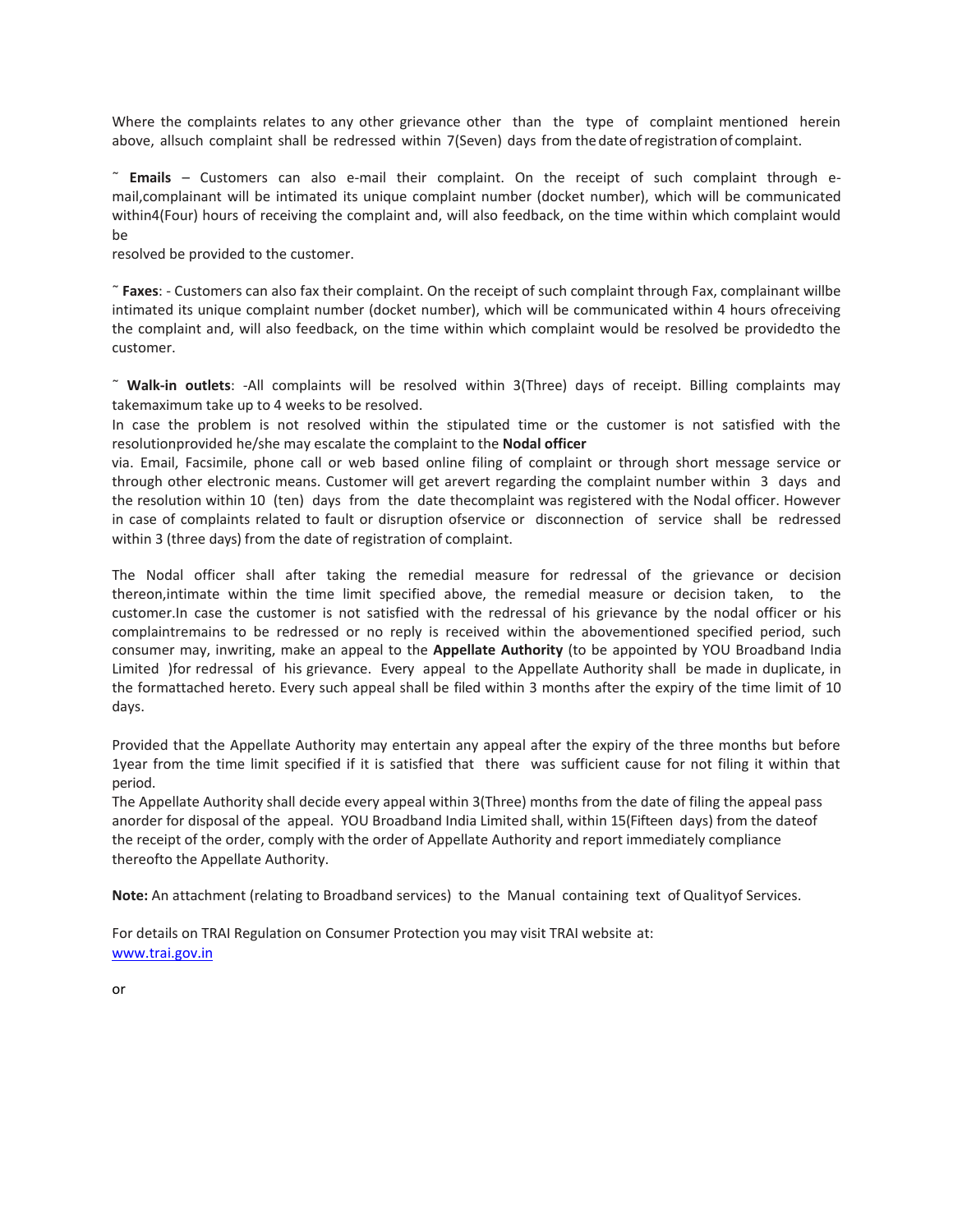<http://www.trai.gov.in/trai/upload/Regulations/67/regulation15jun07.pdf> For knowing further details on CustomerCare, Nodal Officers, Appellate Authority and most competitive tariff plans you may visit our website a[thttp://www.youbroadband.in](http://www.youbroadband.in/)

#### **Terms and Conditions Use of services of you broadband**

- 1. The Company (YOU Broadband India Limited) is a Category–"A" licensed Internet and Internet telephony service provider.
- 2. The Company hereby agrees to supply broadband/high speed Internet access and services ("the Services") to the Customer on the terms & conditions mentioned herein.
- 3. In case a customer avails of any Services online, the terms & conditions mentioned there-in in addition to the following will apply.
- 4. The commissioning of services is subject to technical feasibility of the connection and realization of payment. The Company shall not be responsible for any direct, consequential or other loss incurred or suffered by the subscriber due to delay in installation or commissioning of service. The company will refund payments received in the event of nonfeasibility.
- 5. Service Plans available to the customer are more fully detailed in the Price list which has been made available to the Customer by the Company. This is fully detailed on our website, [www.youbroadband.in](http://www.youbroadband.in/) & is updated regularly with the current plan list & details. The Company reserves the right to withdraw any Service Plan, or amend the price of or entitlements under any Service Plan without notice.
- 6. Service entitlements of the Customer under the chosen service Plan will be as applicable under the said Service Plan on the date of this agreement. The company however at its sole discretion shall be entitled to amend or modify the service.
- 7. The connection should be used for the purpose of subscription and the Customer cannot use the services for any other purposes.
- 8. At the discretion of the Company, the Customer may be permitted to change the Plan under which he/she/they have obtained the Service at such additional cost which company may decide; subject however that such change may not be made in middle of a billing cycle.
- 9. The Company shall allot usernames/email ids on a first come first services basis. E-mail service provided by the Company is free and on best effort basis. Company reserves the right to make it chargeable in future. Also company is not making any commitment regarding quality of email services.
- 10. All the terminal apparatus, including but not limited to cable modem, drop cable, Ethernet card, if any, and any accessories ("Equipment") installed within or appurtenant to the premises of the Customer in relation to the Services shall remain the property of the Company unless expressly transferred to the Customer in writing through a separate Bill of Sale of Transfer. However, the Customer shall be responsible for the safety and care of the said Equipment and shall not damage, alter or remove the same without the written consent of the Company. The Customer shall make good on demand any damage which may be caused to the Company by breach thereof and for this purpose can deduct the amounts from the security deposit, without prejudice to any other remedies that company may have. In case of modem/device or any other hardware has been sold to customer, it will not be returnable on becoming non-functional or any other ground. The Company carries no guarantees/warranties for supply of such hardware. In case customer decides to get hardware repaired through Company, the cost of repair would be borne by customer at actuals.
- 11. The Customer undertakes that the Equipments shall at all times remain in the custody of the Customer at the premises at which the connection has been given by the Company, and shall be used only to receive the Service and for the manner authorized under this Agreement and no other purpose.
- 12. The Customer will be fully responsible for the proper upkeep, usage and safety of all the above-mentioned terminal apparatus during the period of this agreement, i.e. from the date, which this Agreement comes into effect. As such the Customer would be fully liable to pay the company repair or maintenance charges for the above mentioned terminal apparatus if the said terminal apparatus is lost or damaged due to improper usage or tampering during the period of this Agreement.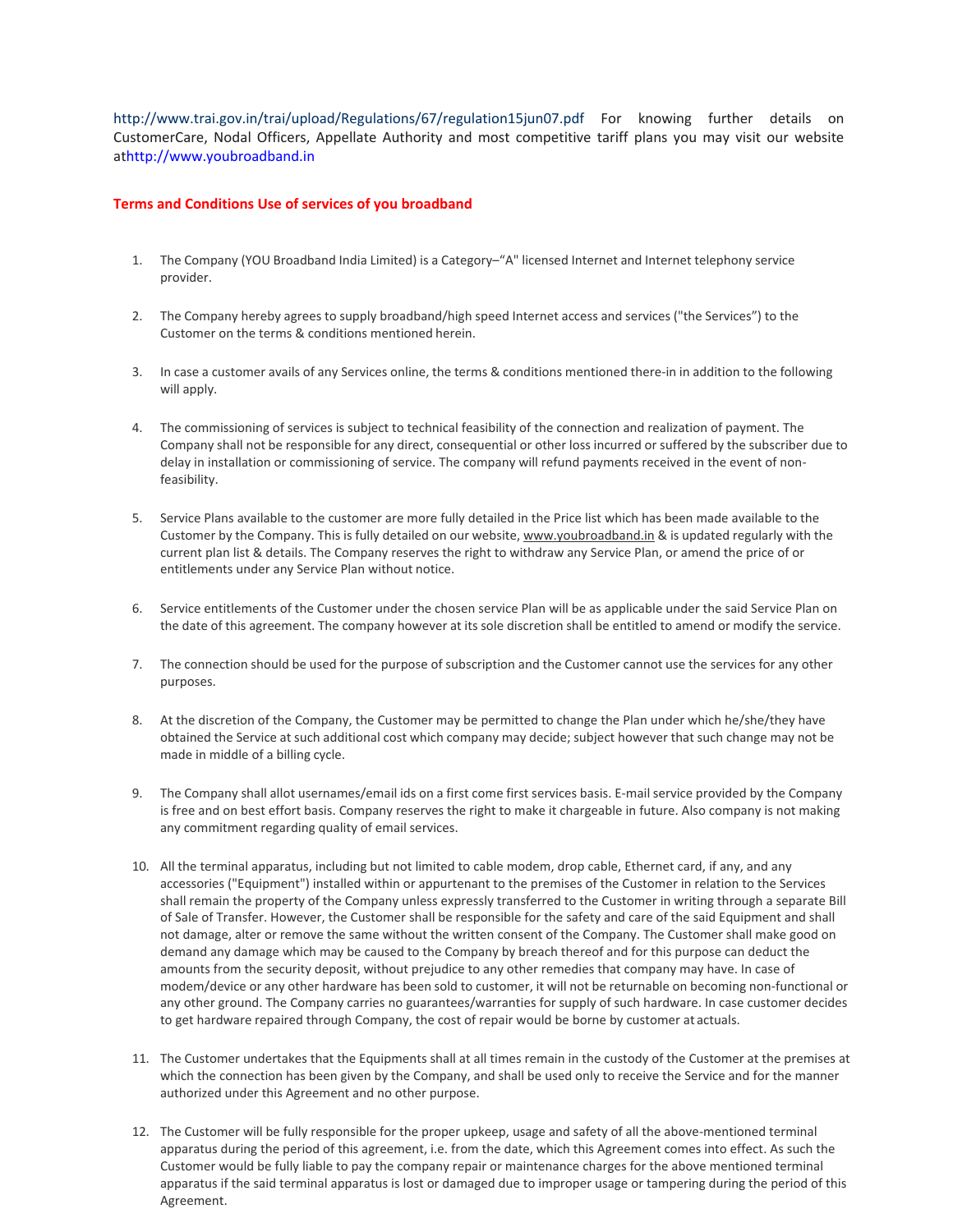- 13. The Company is merely the supplier of the Equipment and not the manufacturer, the Company makes no warranties of any kind, express or implied, in respect to the same and also disclaims any warranty or merchantability and/or fitness for a particular purpose, warranties in relation to the Equipment will be made by the respective manufacturers of the Equipment.
- 14. In the event of termination of Service for any reason whatsoever, the Company retains the right to recover any and all Equipment belonging to the Company; and Customer shall permit authorized personnel of the Company or its contractors to effect such removal without let or hindrance, and without prejudice to any amounts due from the Customer to the Company.
- 15. No action, documentation, contracts or other material prepared by the Customer or utilized by the Customer for contracting with any other parties shall alienate, or seek to alienate, the Company's rights to recover the Equipment in the event of termination or non-renewal of the agreement.
- 16. Payment can be made by way of A/c Payee cheque/Online/DD or Pay Order drawn on any local bank in favour of **"YOU Broadband India Limited"**. Payment must be made on or before the due date failing which the Company shall be entitled to charge interest at the rate 18% per annum or prevailing market rate of interest, if higher, on all the outstanding charges from the due date and in addition shall be entitled to discontinue/suspend the Services, without notice, at its sole discretion, The Company shall have the right to adjust any security deposit paid by the Customer against such outstanding amounts, in the event of such adjustment the Customer shall restore the security deposit to the specified amount within 3 days, such that the security deposit at all times is maintained.
- 17. Upon reaching of the expiry conditions, services shall be suspended. However, the customer can get the services reactivated, by subscribing to any applicable Renewal Pack.
- 18. In case customer opts for termination of services, s/he has to submit a formal written termination request to YOU Broadband India Limited. Modem Deposit, if any, would be refunded after adjusting outstanding, if any, from the customer, after modern is returned. Refund will be made only by cheque/NEFT, irrespective of mode of collection, in favour of the subscriber's name as per the Company's records. Subscription fee & one-time payments, including installation charges and Modem Rental if any, will not be refunded in any case. No interest will be payable by company on any amount of refund.
- 19. The Company shall have the right to set off any and all amounts paid by the Customer against any outstanding dues from the Customer to Company.
- 20. The customer shall be liable to pay charges for any excess usage beyond the subscribed pack.
- 21. The Company shall levy taxes on the prices payable by the Customer as specified by the prevailing tax norms of the Government.
- 22. The Company takes no responsibility whatsoever for the content on the Worldwide Web, or access of any content whatsoever by the Customer or any other person using the Service.
- 23. The company is not responsible for any commitment, representation or offering by the distributors or channel partners or dealers and the customer are advised to check back with the company in case of any doubt or any commitment etc received from anyone with regard to services of company.
- 24. The Company will endeavour at all times to maintain an adequate and reasonable quality of the Service. However the availability and quality of service may be affected by factors outside the Company's control such as physical obstructions, geographic weather conditions and other causes of electronic/electrical interference or faults in other telecommunication networks or availability of poles to which the Network is connected or on which network is built-up and shall not be liable for any consequences arising thereof including but not limited to damage to customer's PC or any other input or output devices of any types of kind connected to it or any other property. Also, the Company makes no representation or warranties as to the continuity or availability or quality of the Services. The company shall not be obliged to grant any service credit for disruption of services due to any reason outside its control.
- 25. The Company makes no warranties on the Services provided herein, whether express or implied, including but not limited to warranties of title, non-infringement of any intellectual property rights or implied warranties of merchantability or of fitness for a particular purpose. No advice or information given by the Company, its affiliates or their respective officers, employees or agents shall create a warranty. The Company makes no warranty that the Services will be uninterrupted or error free or that any information, software or any other material accessible on the Service is tree of viruses, works,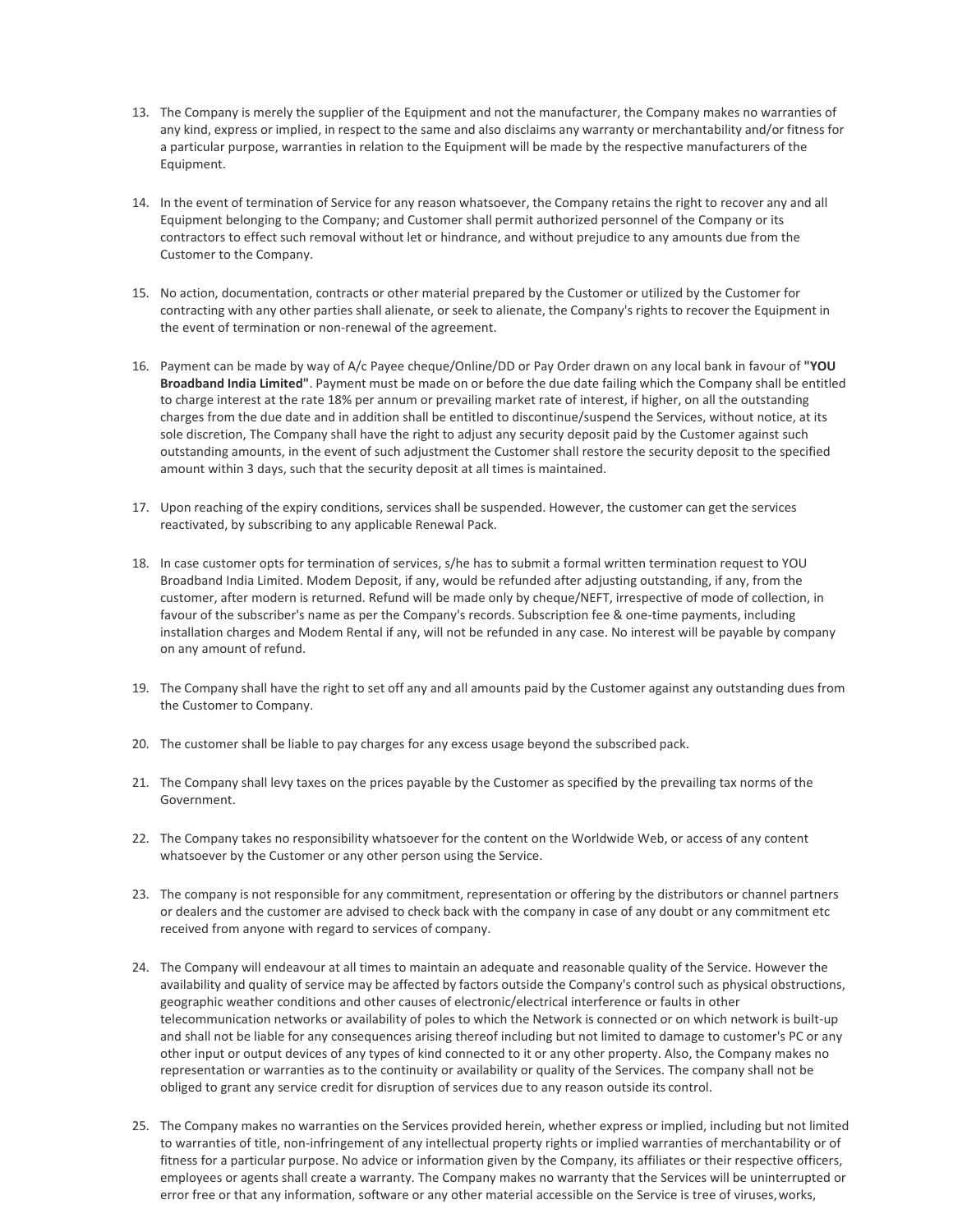trojan horses or other harmful components and shall rot be responsible for any consequences arising thereof. The Company shall not be liable to the Subscriber/Customer for any loss or damage whatsoever or howsoever, monetary or non-monetary caused or suffered, directly or indirectly, inducing and without limitation, as a result of delay in installation, non-availability or disruption in services, loss of data, interruption or stoppage to the Customer's access to and/or use of the internet/website/s, interruption or stoppage of services due to any technical or non-technical reason, non-availability of connectivity between the customer and the Company, ill or faulty workmanship or error in network architecture. Company's sole obligation and the Customer's sole and exclusive remedy in the event of interruption of services by any of the means mentioned in this terms & conditions shall be to use all reasonable endeavors to restore the services as soon as reasonably possible.

- 26. The Company reserves the right to confirm or verify the information/details given by the Customer in this agreement at any other time directly or through its agents and/or associates, and may require the Customer to produce proof as necessary and applicable to substantiate such information/details.
- 27. The Company retains the right to withdraw or terminate the Service without notice in the event of:
	- a. Wrongful, malicious or fraudulent representation by the Customer in respect of the details required by the Company for provision of services to the Customer.
	- b. Non payment of dues by the Customer in respect of installation charges, hire or purchase cost of modem or other accessories, monthly subscription charges and/or fees, dishonour of cheque issued by the customer. The company reserves the right to levy penalty for cheques dishonoured, at the time of restoration ofservice.
	- c. Use of the services by the Customer for, or permission given explicitly or implicitly by the Customer, or negligence by the Customer leading to, illegal, malicious or immoral purposes.
	- d. Use of the service for gambling, solicitation, email attacks or denial of service attacks on any party or server, willful transmission of viruses, malicious or nuisance emailing or messaging, diffusion of immoral or pornographic material, commercial fraud, breach of copyright, breach of law and/or other offences.
	- e. Any attempt by the Customer or his/her/their associates to pass themselves off as agents, vendors, retailers, cybercafés or business associates of the Company unless expressly authorized in writing by the Company to do so.
	- f. Damage to the Company's equipment or terminal apparatus provided to the Customer for enabling the Service.
	- g. Resale or unauthorized additional connections from the connection supplied hereby to the Customer.
	- h. Any breach of the terms of this Agreement by the Customer.
	- i. Any change or alteration in the Company's network resulting in inability to provide the Service to the Customer.
	- j. Complying with an order / request /direction from any Statutory/ Regulatory Government authorities.
- 28. The Company reserves the right to suspend the Services during technical failure, modification or repair, or testing of the Services or the Network.
- 29. The Company reserves the right to terminate the services at anytime without assigning any reason by giving 30 days prior notice to the subscriber.
- 30. Post termination and/or suspension of Services, the Company will not be responsible to return or provide access to the Customer for any data of the Customer, whether or not stored in the Company's network orsystems.
- 31. All terms of services by the Company shall be subject to the license conditions as stipulated by the Government of India and/or Telecom Regulatory Authority of India from time to time.
- 32. The customer shall be solely responsible for provision of PC with configuration to stilt the requirements of the service opted for.
- 33. The Customer shall not use any hardware or software which is identified by the Government as unlawful or which would or does have the potential to render the network security vulnerable.
- 34. The Customer is required to fully comply with the laws of India and more particularly the Information Technology Act, 2000, the Indian Telegraph Act 1855, the Copyright Act, 1956 the Trademark Act, 1958 and the rules made thereunder and any amendments or replacements made thereto from time to time.
- 35. The company accepts no responsibility or liability whatsoever for commercial transaction of any nature including bookings, purchases, contracts or agreements entered into over me Internet by the Customer or any person or firm using the connection of the Customer.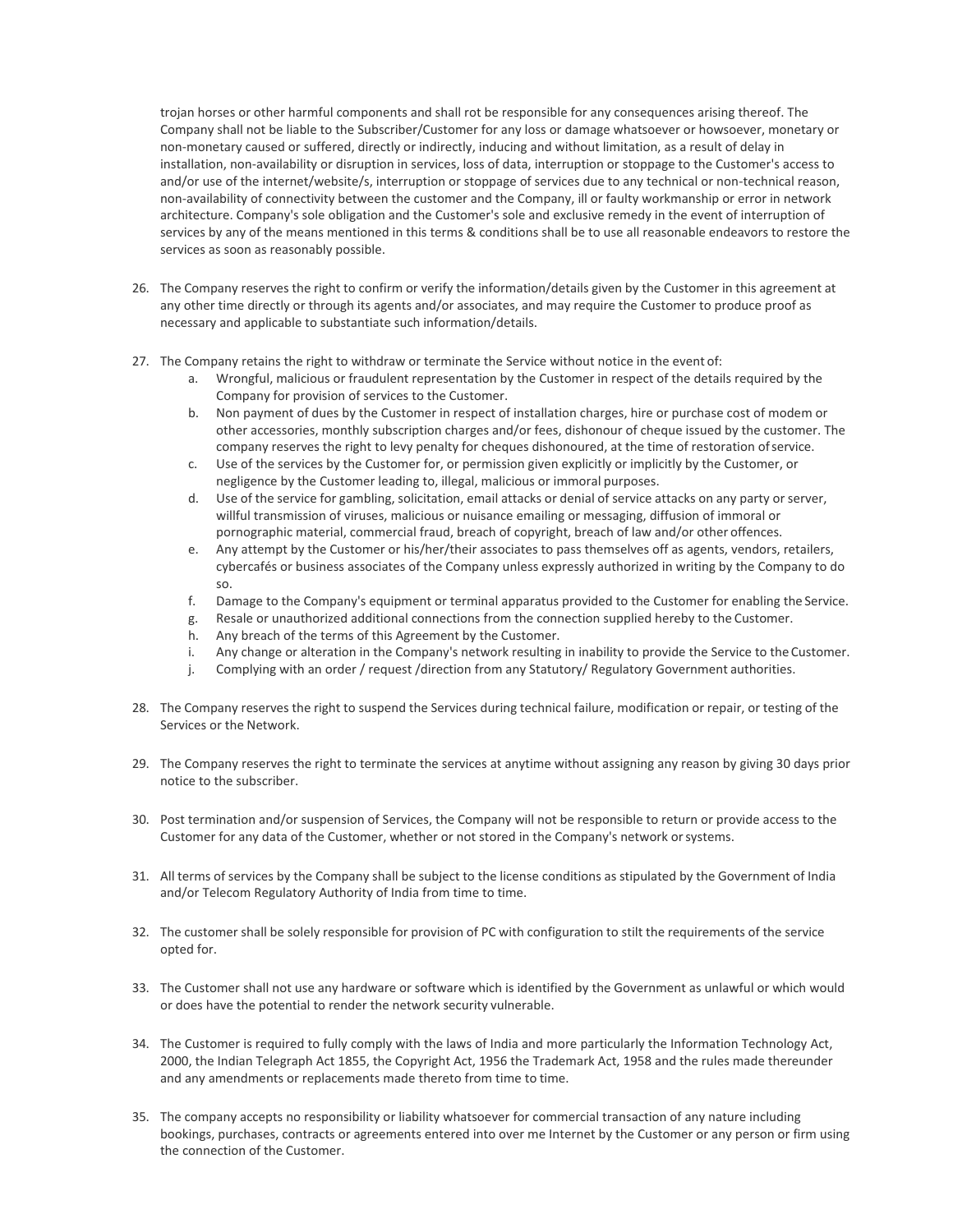- 36. Customer will be responsible and liable for/and will indemnify the Company in respect of liability for any and all use of the Customer's account and all actions and costs incurred and for all use of the Services accessed through the Customer's account or otherwise by virtue of the provision of the Services to the Customer including but not limited to claims for defamation, infringement of copyright or any other intellectual property rights or for misuse of the service and any breach or non-observance of any term of this Agreement by the Customer.
- 37. All legal and beneficial rights, title and interest in or to or in connection with the Service including intellectual property rights and goodwill arising therefrom remain the Company's exclusive property. The Customer is only licensed during the subsistence of this Agreement to use and to have access to the Service. Upon expiry of or earlier termination of the Agreement, the right of the Customer to use the Service shall forthwith cease.
- 38. The Customer shall not take any steps including adopting any encryption system that prevents or in any way hinders the Company from maintaining a log of the Customer or maintaining or having access to copies of all packages/data originating from the Customer.
- 39. The Company shall not be liable for any failure or breakdown in the service or any loss or damage caused to the Customer due to war, hostilities, acts of terrorism, riots, strike, lockout, civil commotion, earthquake, lightning, flood, accident, fire or explosion, act of god, governmental acts, regulations or direction sanction or any other cause not within control of the Company.
- 40. The Customer and the Company agree that this Agreement has been duly authorized and executed and is valid and binding and is enforceable in law in accordance with its terms.
- 41. In the event of any question, dispute or difference arising out of or in relation to provisions of the Services, the same shall be referred to arbitration. The arbitration shall be governed as per the Arbitration and Conciliation Act, 1996. Pending resolution, the Customer will be liable to continue to pay the charges for the Services. The arbitration shall be held in Mumbai. Costs of the arbitration are to be borne by the Customer and/or the company as decided by the arbitrators. The award of such arbitration shall be final and binding on both parties.
- 42. In relation to any arbitration under the terms and conditions herein, the courts of Mumbai shall have exclusive jurisdiction.
- 43. The terms contained hereinabove are over and above terms & conditions governing the services as contained in relevant tariff leaflet, website of the company including but not limited to privacy policy and disclaimers or any other terms & conditions as may be stipulated by the company from time to time.
- 44. Customer has agreed that any Wi-fi connectivity deployed by the customer has to be activated only after it has registered for centralized authentication with the Company. The Customer shall be liable for the consequences arising out of non compliance of this provision.
- 45. The customer agrees to receive service balance and other informative SMS sent by the Company from time to time on his/her mobile phone.
- 46. The Company reserves the right to modify, alter, change or amend any or all of the terms and conditions contained hereinabove from time to time, without any intimation to customer, by way of updating the same on the website of the Company.
- 47. Device rentals will be charged even when the account is in inactive mode for all rented/Shared Modem customers, unless device is returned back to YOU Broadband India Limited.
- 48. Plan charges and device rentals will be charged in advance, however, excess MBs (MBs consumed over & above plan limit if any) used will be billed in the next bill.
- 49. Any unutilised "free MBs" offered as part of the plan availed will not be carried over to the subsequent billing cycle.
- 50. All allocation of free MBs will only be on Pro-rata basis, for the period for which the account has been active.
- 51. In case of payment after due date, late payment fees would be charged as per rate applicable.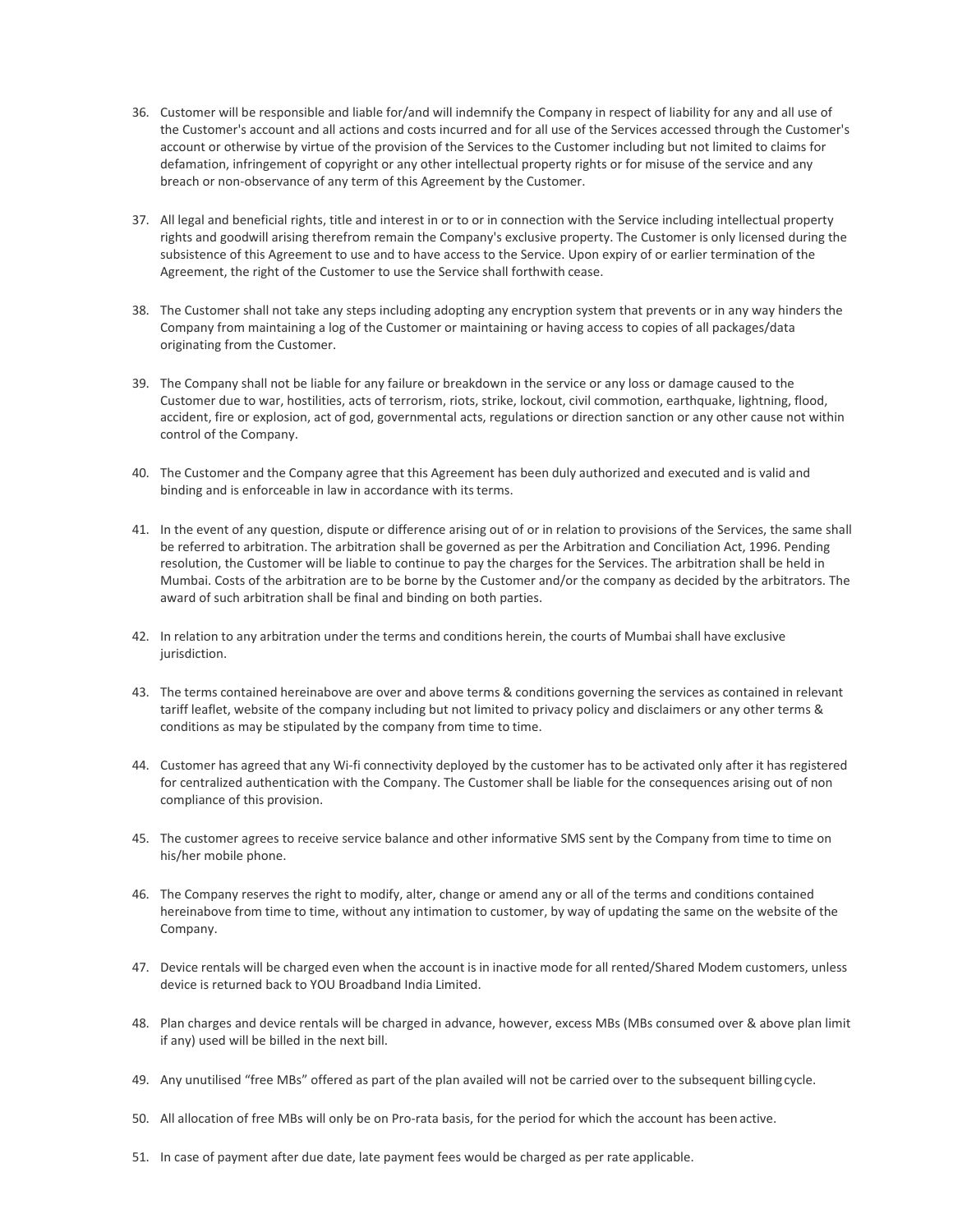- 52. The services could get suspended prior to due date, on usage amount reaching the amount equivalent to credit limit set by the company.
- 53. After a suspension period of 90 days, your account will be deactivated and outstanding dues will be adjusted against the Security Deposit, if any.
- 54. The above terms and conditions are subject to review from time to time, altered, modified and updated terms and conditions will be intimated by listing the same on websit[e www.youbroadband.in](http://www.youbroadband.in/)

Please Note: It will be the responsibility of the customer to verify the identity of salesman/agent before handing over of money, particularly in case of cash payment. In case of any doubt regarding the salesman or price of plan, please confirm the same with our Customer Care (nos for the same are mentioned in the website). YOU Broadband India Limited will not be responsible for providing service in case of non-receipt of money at its office.

- 1. Please ensure that your PC is configured and Lan Card is made available to ensure connectivity.
- 2. Connectivity speeds depend upon the WEBSITES accessed & are not NETWORK DEPENDANT.

#### **FORM**

(See regulation 11 of the of Telecom Consumers Protection and Redressal of Grievances Regulations, 2007}Appeal under regulation 11 of the Telecom Consumers Protection and Redressal of Grievances Regulations, 2007 tothe appellate authority appointed by YOU Broadband India Limited , Plot No 54, Marol Co-operativeindustrial area, Makwana, Off AndheriKurla Road, Andheri East-(E) Mumbai- 400059

1. The Name, Address, Telephone Number, Facsimile number and the e- mail address of the Appellant.

2. Telephone Number or Cellular Mobile Telephone Number or Broadband Connection Identity, as the case may be,for which appeal is filed

3. The name of the city /district of the origin of complaint

4. The name of the State or licensed service area, as the case may be, of the origin of complaint.

5. Nature of Complaint (specify, whether complaint relates to Provisioning/Activation/Billing/ Fault-Repair/Servicedisruption /disconnection of service/ Value Added Service / Closure / Termination or specify if any other).

6. The docket number allotted by the Call Centre at the time of lodging complaint under clause (a) of subregulation(1) of regulation 4 and date of lodging the complaint with the Call Centre.

7. The unique complaint number communicated by the Nodal Officer under clause (c) of regulation 8, and date oflodging the complaint with the Nodal Officer.

8. Date of decision of the Nodal Officer and decision intimated by the Nodal Officer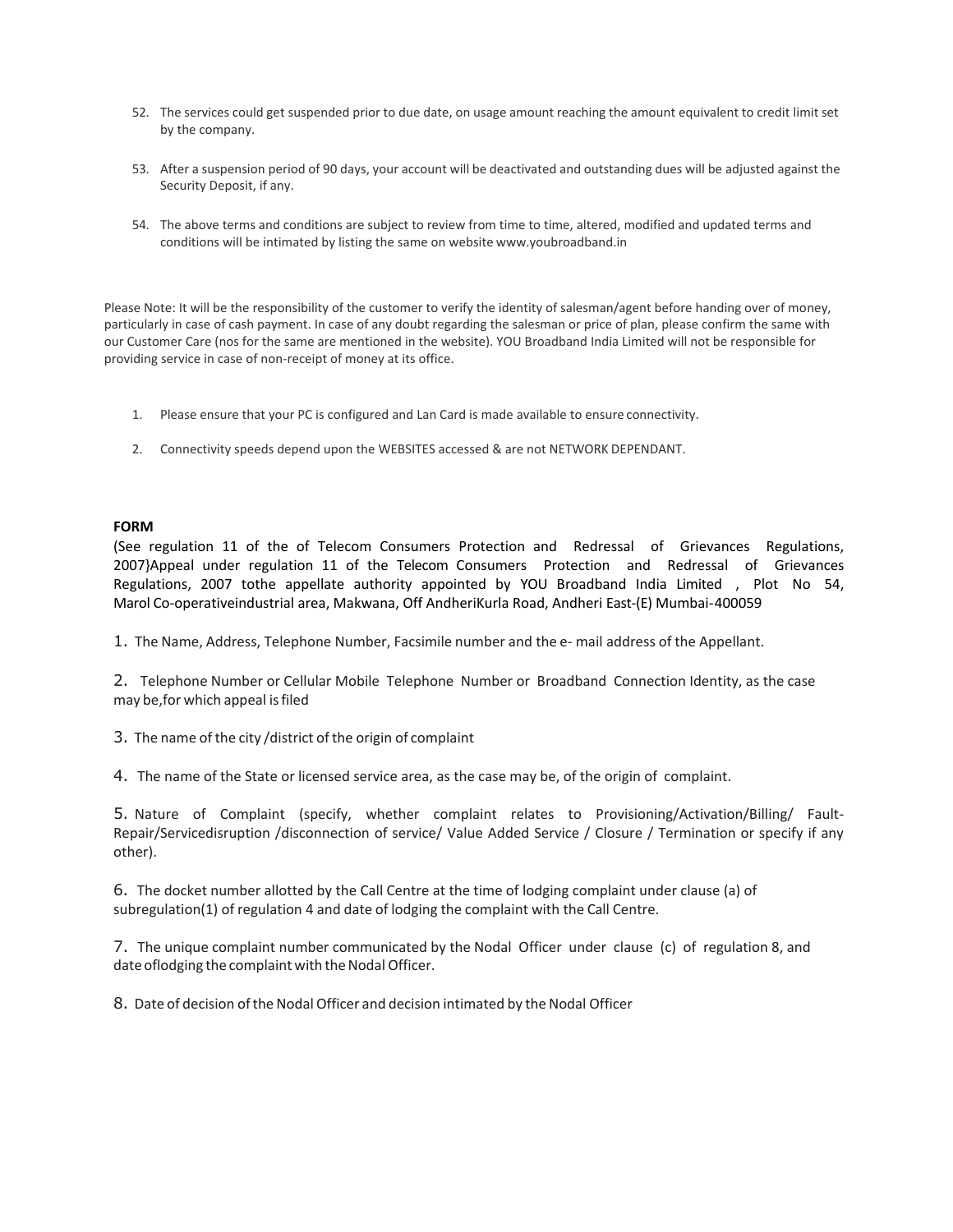# **Form for verification**

I,………………………………………………………………………………………………………………………………………

(name in full and in letters), the appellant, son/daughter of hereby do declare that to the best of my knowledge and belief, the information given in this appealand the annexure and statements accompanying the appeal are correct, complete and truly stated.

Signature of appellant

(Name of appellant)………………………………………..

(Specify status of the appellant, whether a company/firm/society/ individual/ others ………………………………..……..)

**Note1.** The Form of appeal, grounds of appeal and the Form of verification appended shall be signed by the appellant.

**Note2.** The appellant shall submit in duplicate the appeal in this Form.